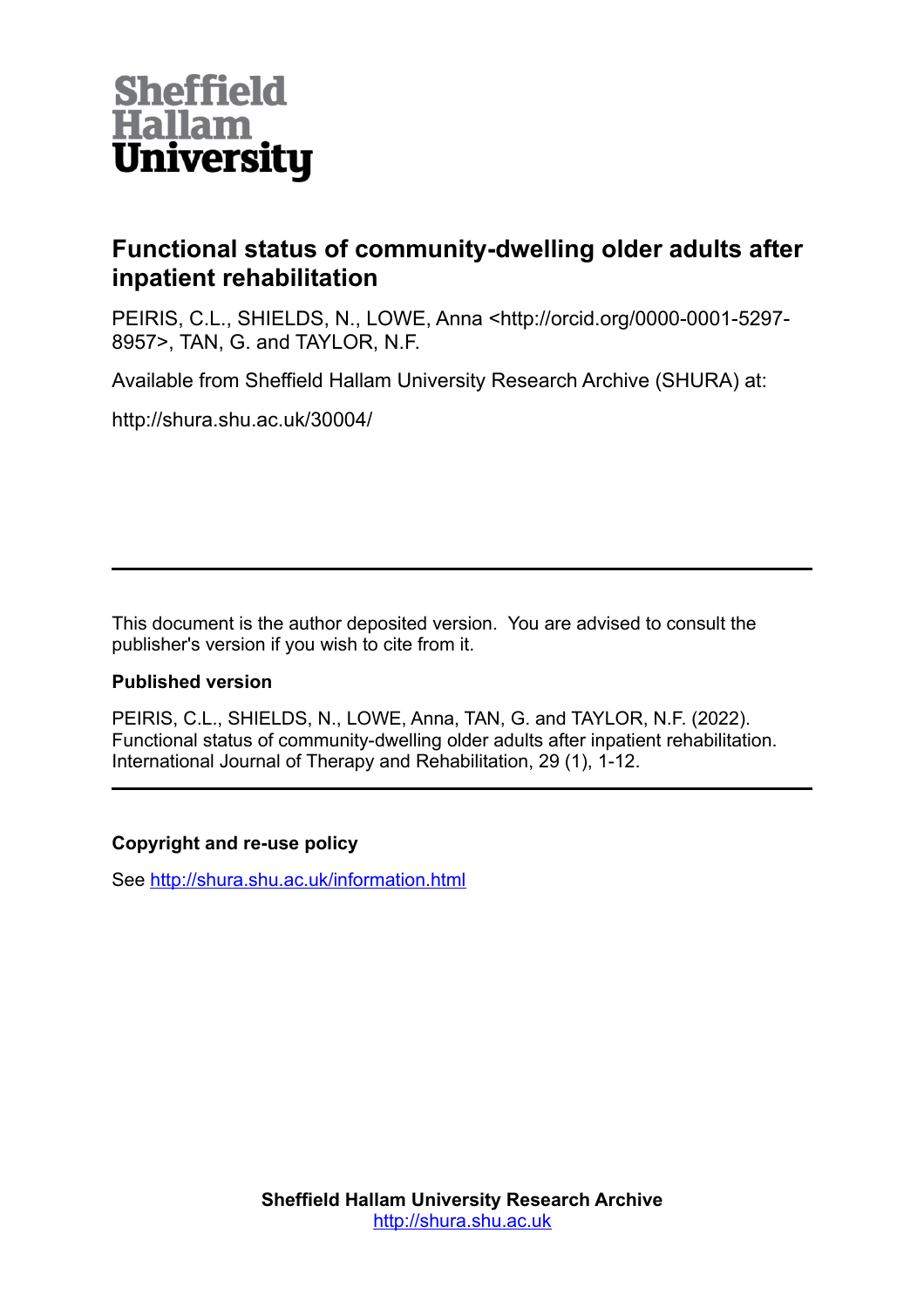### **Functional Status of Community-Dwelling Older Adults after Inpatient Rehabilitation**

**Background:** Factors that influence functional ability in older adults after rehabilitation are not well understood.

**Aim:** To investigate how older people function in their community after discharge from inpatient rehabilitation.

**Methods:** Cross-sectional study of community-dwelling older adults (n=86, 75±6 years) discharged from rehabilitation in the previous 12 months. Basic functional independence was assessed using the Functional Independence Measure (FIM) and complex functional independence was assessed using the Frenchay Activities Index. Multiple regression analyses were conducted to assess association between predetermined factors and function.

**Findings:** Discharge FIM and physical activity levels accounted for 50% of the variance in basic function ( $R^2$ =.50, F=40.75, p<.001). Discharge FIM, physical activity, age, gender and migrant status accounted for 68% of variance in complex function ( $R^2$ =.68, F=29.75, p<.001).

**Conclusion:** Clinicians are encouraged to implement strategies to improve function at discharge from rehabilitation and to promote physical activity among older people at risk of poor function following rehabilitation.

**Keywords:** Rehabilitation; Activities of daily living; Aged; Independent Living;

**Abbreviations:** Frenchay Activities Index = FAI; Functional Independence Measure = FIM; Physical Activity Scale for the Elderly = PASE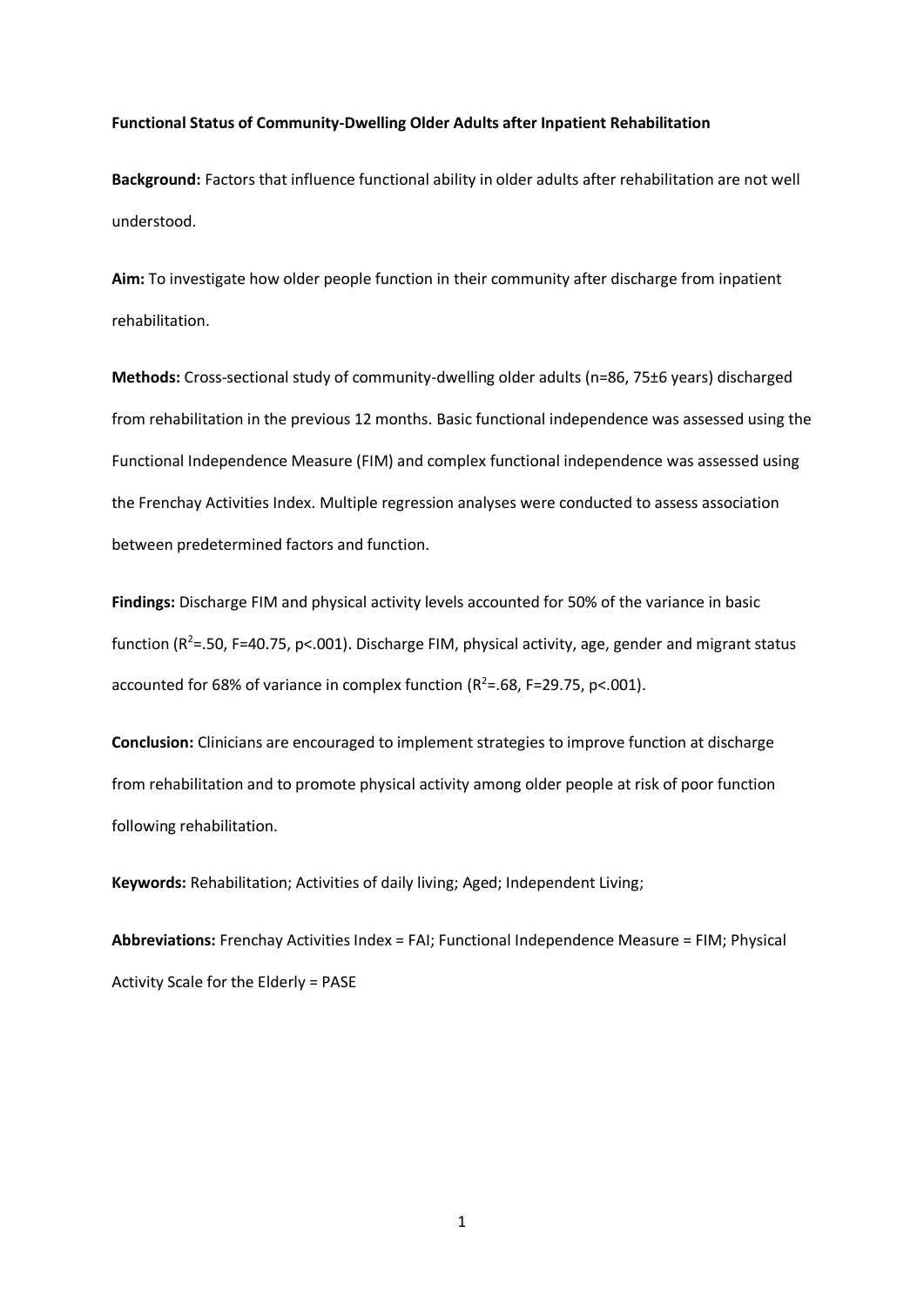#### **INTRODUCTION**

Rehabilitation comprises interventions designed to optimise function and reduce disability in people with health conditions (WHO 2017). Older adults make up a large proportion of those who require inpatient rehabilitation (AROC 2018). In efforts to reduce inpatient length of stay, older patients may not have reached their full functional potential at discharge from inpatient rehabilitation. There is an assumption and expectation that following discharge, functional independence will continue to improve on returning to the home environment (Otswald et al. 2009). However, in a 12-month follow-up study of 996 rehabilitation inpatients (mean age 83 years) it was observed they made little improvement in function following discharge (Peiris et al. 2013). Another study found that although younger patients improved three months after discharge from rehabilitation, older adults did not (Gosselin et al. 2008).

The Functional Independence Measure (FIM) (Hamilton and Granger 1994) is commonly used to assess basic motor and cognitive function during rehabilitation and in long-term follow-up (Peiris et al. 2013; Hershkovitz et al. 2012). Although useful in inpatient settings, it has been suggested FIM is not sensitive enough to monitor changes in function that occur in the community (Coster et al. 2006; Passalent et al. 2011). A qualitative study exploring older adults' transition home after hospitalisation identified that 'returning to normal' encompasses much more than basic function (Liebzeit et al. 2020). The Frenchay Activities Index (FAI) (Holbrook and Skilbeck 1983) assesses more complex tasks commonly performed in the community including domestic chores, social functions, outdoor activities, leisure and work and therefore may be a more sensitive measure of community function. FIM, as a measure of basic function, and FAI, as a measure of complex function, have been used together previously to provide a more comprehensive assessment of functional independence (Lin et al 2004).

The complex factors that influence functional status after discharge from inpatient rehabilitation are not well understood. Previous studies have focussed on the prevalence, trajectory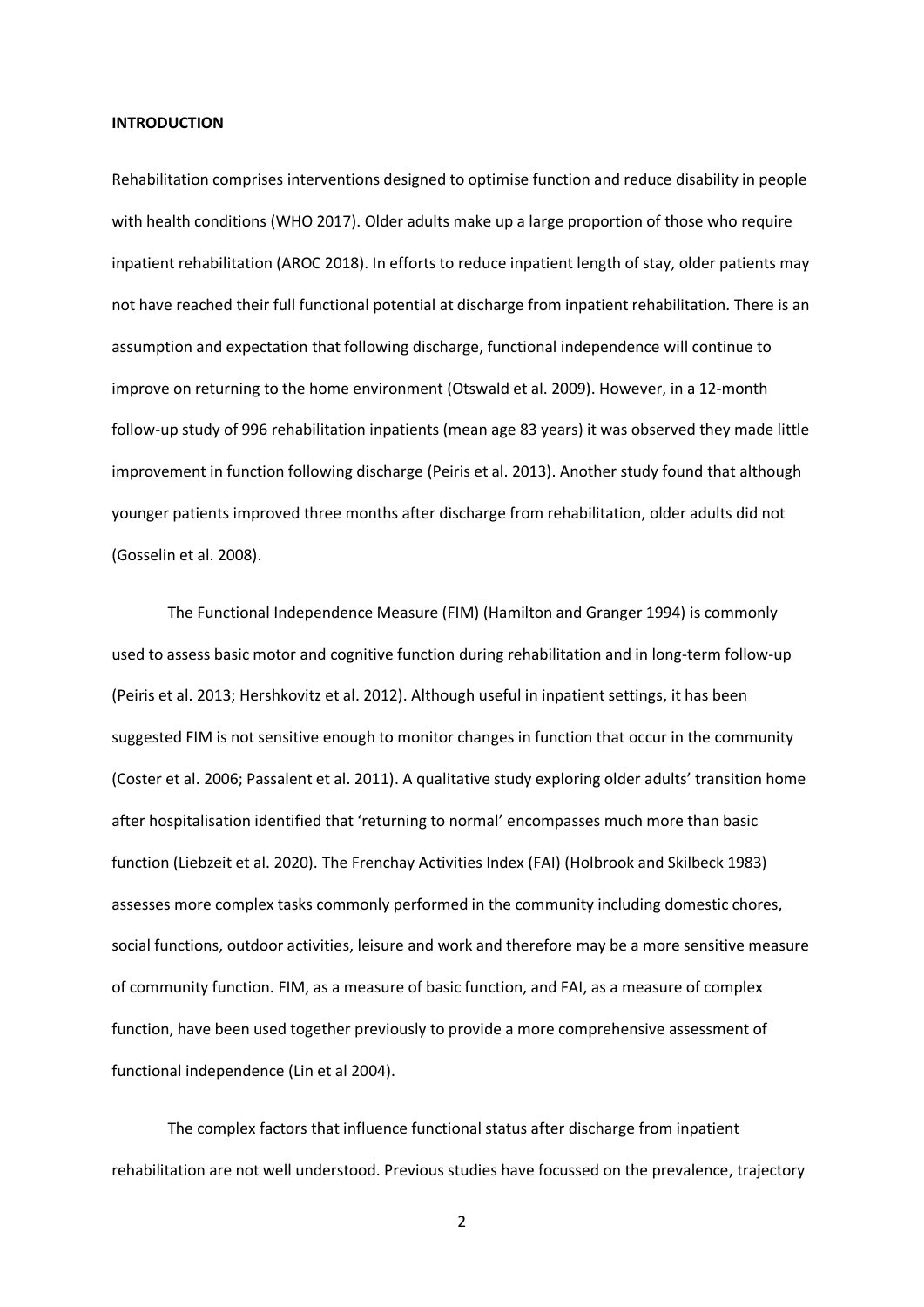and predictors of functional decline of older adults in acute hospitals (Chen et al. 2008; Hoogerduijn et al. 2005; Huang et al. 2013; Moen et al. 2018; Wu et al. 2006) but little is known about predictors of functional decline nor the trajectory of decline after discharge from rehabilitation. Following inpatient rehabilitation, basic function is usually only measured once or twice by researchers as longterm follow-up of maintenance of intervention effects (Peiris et al. 2013; Hershkovitz et al. 2012). This does not consider the complexities of transition home (Liebzeit et al. 2020) nor complex functional activity, new acute events, hospital admissions or personal factors such as chronic disease or physical activity levels. Identification of predictors of function after rehabilitation would provide rehabilitation clinicians with knowledge that could inform practice. Modifiable positive predictors could be targeted by clinicians to optimise function in the community after discharge. Identification of non-modifiable factors will aid clinicians in detecting those at risk of poor function and putting strategies in place to prevent poor function in the community.

Therefore, our primary aim was to describe the basic and complex functional ability of older adults living in the community within 12 months of being discharged from inpatient rehabilitation. The secondary aims were to: (1) determine factors associated with function in the community after rehabilitation; and (2) compare FIM and FAI as measures of function in the community.

# **METHOD**

#### **Design**

A cross-sectional study design used a convenience sample of participants from the admissions register at two rehabilitation facilities in metropolitan Melbourne. To provide a representation of functional recovery we obtained a cross-sectional spread of scores among participants within 12 months of discharge with each participant assessed once. Ethical approval was received from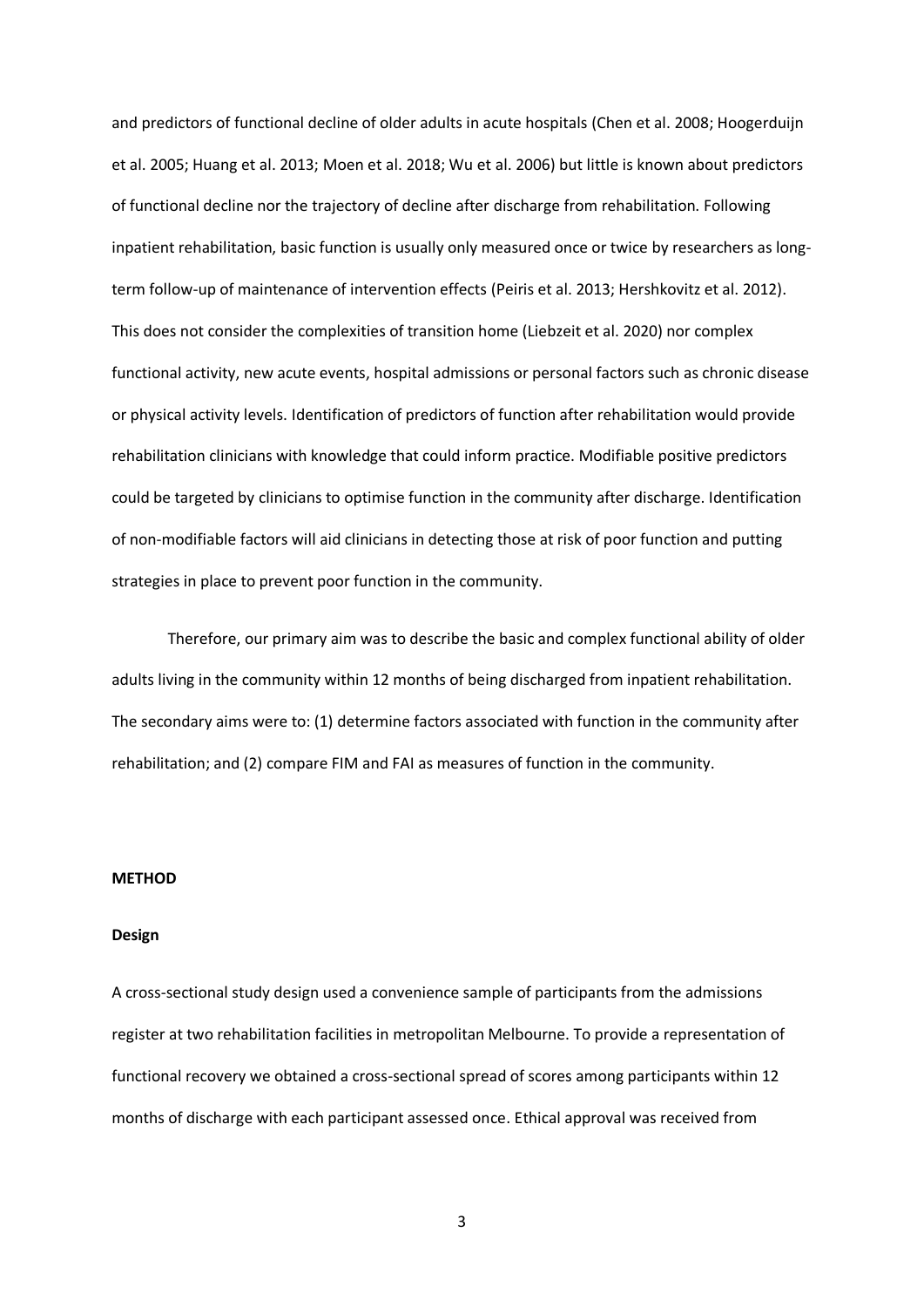hospital and university human research ethics committees and the trial was prospectively registered (ACTRN12616000205437).

## **Participants**

Community-dwelling, English-speaking, older adults (≥ 65years) admitted for inpatient rehabilitation for any health condition at the two rehabilitation facilities (60 rehabilitation beds) within the previous 12 months were eligible for inclusion. Older adults who lived independently in the community (including independent living units or retirement villages) after discharge were eligible but those who lived in residential care were excluded as the focus was on functional independence that allowed older adults to remain living independently in the community. People with cognitive impairment (> two errors on the Short Portable Mental Status Questionnaire) (Pfeiffer 1975) were not eligible as they would not have been able to reliably complete the questionnaires. All eligible participants discharged from the rehabilitation facilities in the previous 12 months were contacted regarding participation. Participants were recruited from 2016 to 2017 and provided written informed consent to participate. Each participant completed one assessment in the 12 months post discharge from inpatient rehabilitation. The number of days post discharge that the assessment was conducted on was variable.

#### **Outcomes**

The primary outcome was functional independence assessed with the FIM (Hamilton and Granger 1994) and the FAI (Holbrook and Skilbeck 1983).

The FIM consists of 18 items in two domains: motor (13 items of mobility and self-care) and cognitive (5 items). Each item is rated on a 7-point scale where 1 reflects complete dependence and 7 reflects complete independence. The resulting score ranges from 18 to 126 with higher scores indicating more functional independence (Hamilton and Granger 1994). The FIM is a reliable (ICC > .8) measure of functional independence in older adults and in a variety of rehabilitation populations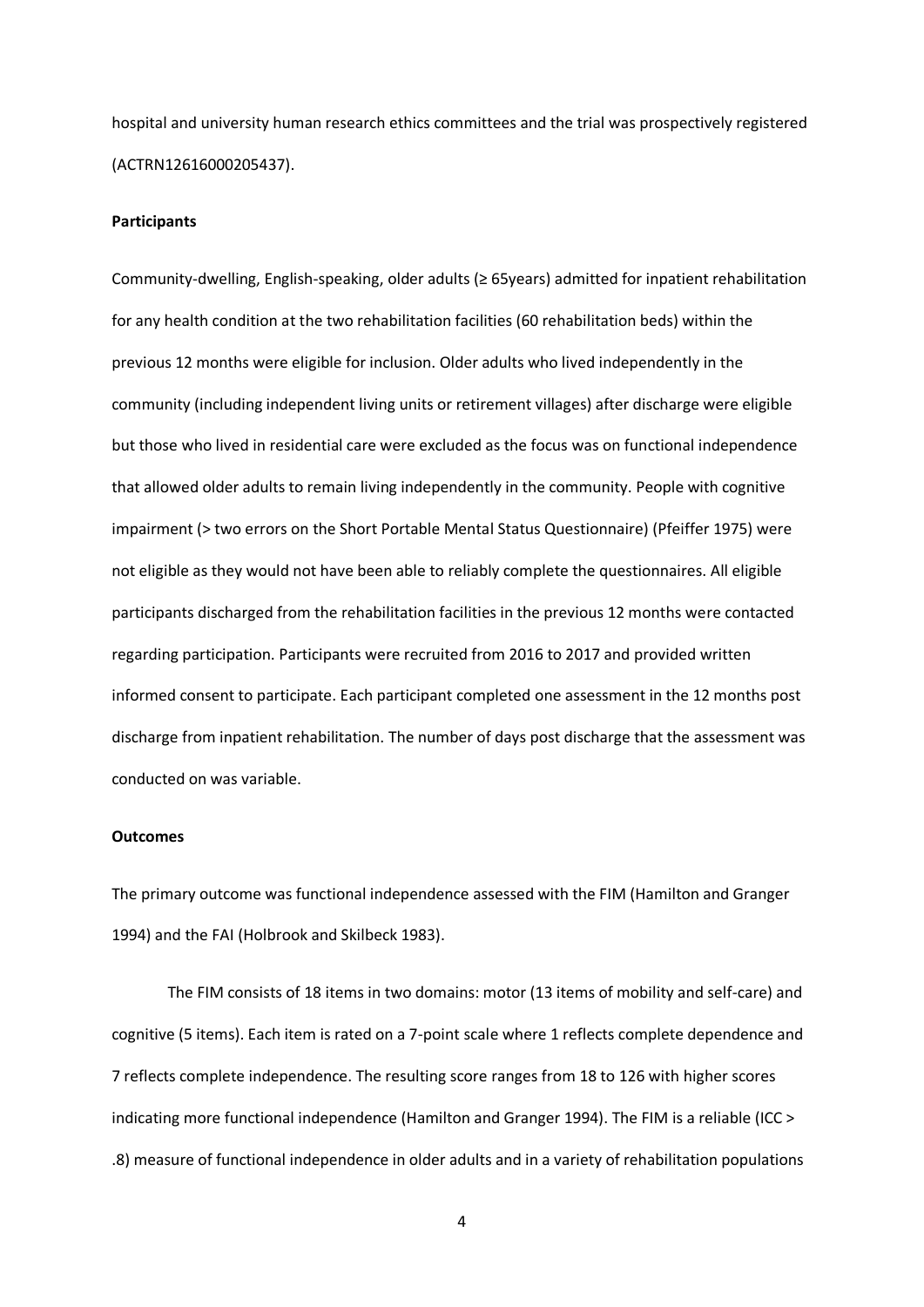(Pollack et al. 1996; Stineman et al. 1996) which has demonstrated evidence of internal consistency (ICC > .87) (Stineman et al. 1996) and discriminative validity in older adults and in rehabilitation (Pollack et al. 1996; Hobart et al. 2001).

The FAI is a 15-item self-report scale of a persons' participation in instrumental activities of daily living necessary for living independently in the community (Holbrook and Skilbeck 1983). The scale relies on recollection of activities performed over the previous 3 to 6 months. Each item is rated between 0 (least level of participation) to 3 (most frequent level of participation). The resulting score ranges from 0 to 45 with higher scores indicating higher levels of function. The FAI is a valid measure of activity in the general community including older adults and those with health conditions (Turnbull et al. 2000). It has demonstrated excellent test-retest reliability in older populations (ICC = .94) (McPhail et al. 2009) with evidence of concurrent validity with other measures of activity (r > .54) (Imam and Miller 2012).

Both FIM and FAI rely on patient interview and can be reliably completed via telephone (Petrella et al. 2002; McPhail et al. 2009). Assessments were 1-hour telephone interviews conducted by an experienced physiotherapist. FIM scores at discharge from rehabilitation were collected from participants' medical records.

The following independent variables that are potentially related to functional independence (Hoogerduijn et al. 2007; Chen et al. 2008; Huang et al. 2013) were recorded:

- 1) Participant factors: age, sex, co-morbidities, country of birth;
- 2) Rehabilitation factors: diagnosis, basic function on discharge from rehabilitation (discharge FIM), inpatient length of stay, referral for follow-up therapy services;
- 3) Community factors: days since discharge, falls since discharge, re-admissions since discharge, and reported physical activity levels (Physical Activity Scale for the Elderly) (Washburn et al. 1993) were obtained at the follow-up interview. The Physical Activity Scale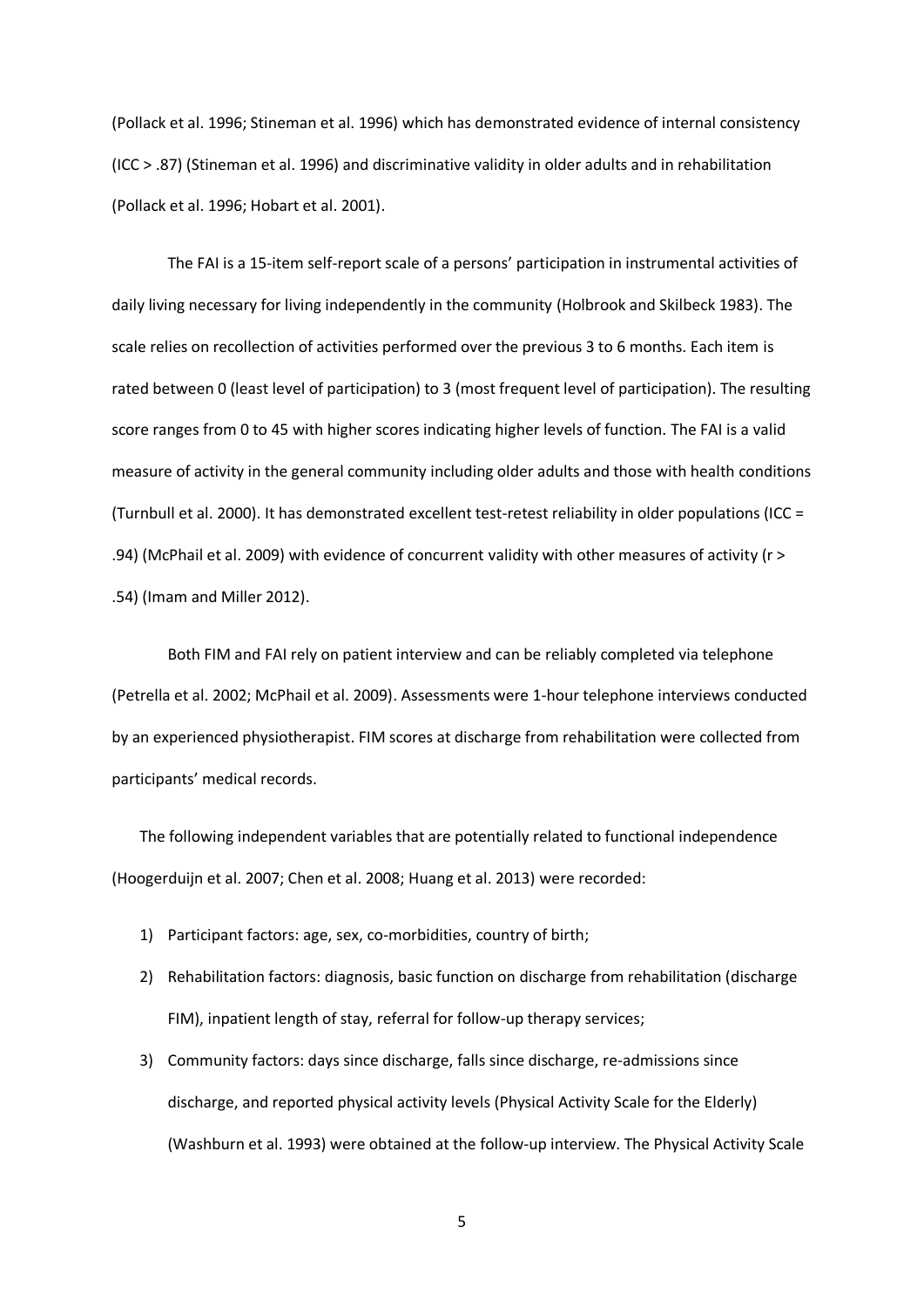for the Elderly (PASE) is a self-reported 12-item instrument for the assessment of physical activity levels in community-dwelling older adults (Washburn et al. 1993). Questions assess occupational, household and leisure activities completed over the previous week. The scoring algorithm was developed based on comparison with accelerometers and activity diaries with a maximum score of 793 and an average PASE score of 102 units in communitydwelling older adults (Washburn et al. 1993). It has been reported to have excellent retest reliability (ICC = .75) (Washburn et al. 1993) with evidence of construct validity with moderate correlations with step count in the elderly (r > .30) (Ewald et al. 2010).

# **Data analysis**

Data analysis was performed using SPSS (version 24.0). Descriptive data were calculated using means and standard deviations. Change in FIM scores (community FIM score – discharge FIM score) were plotted against time since discharge with a line of best fit to determine the trajectory of change in function.

Separate standard multiple regression analyses assessed the associations between participant, rehabilitation and community factors and basic (FIM) and complex (FAI) functional independence in the community. Variables were removed from the analysis if there was more than a weak correlation (Pearson's r of ≥±0.3) present (collinearity) between independent variables. Factors associated with functional independence (FIM or FAI) were analysed using a backwards elimination process starting with all independent variables expected to contribute (Thompson 1978). The criterion for inclusion of a variable into the model was set at an alpha level of .10. After each of the variable categories were analysed separately (participant factors, rehabilitation factors and community factors), significant independent variables were combined in one analysis.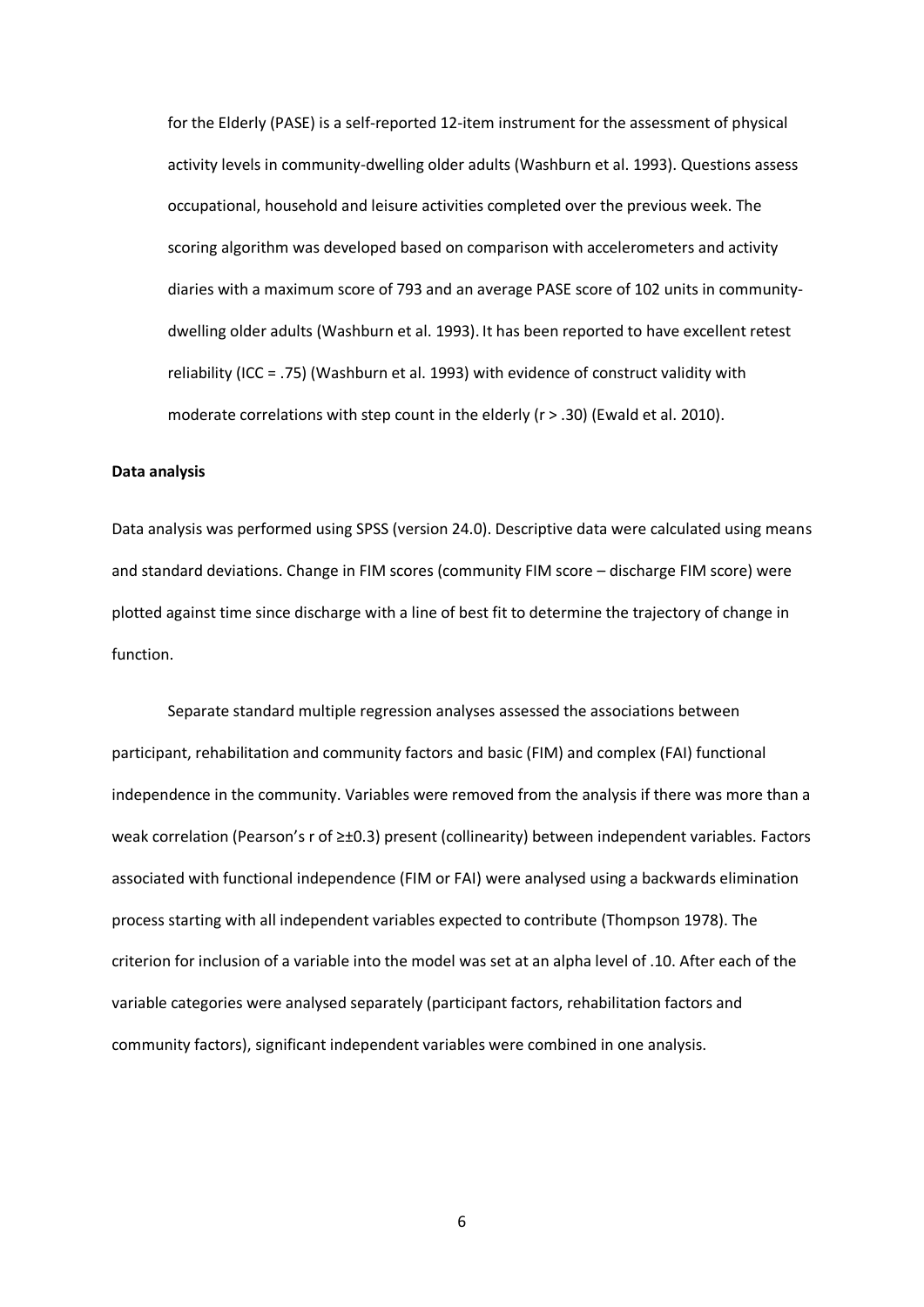Percentage of participants obtaining the highest or lowest possible scores on the FIM and FAI was calculated to assess floor and ceiling effects. Floor and/or ceiling effects were considered to be present if 15% of participants scored the lowest or highest possible score (Terwee et al. 2007).

# **Sample size**

Using the equation: n > 50+8m, where m is the number of independent contributing factors (Tabachnick and Fidell 2007), the estimated sample size was n=90 allowing for up to 5 independent factors for each analysis.

# **RESULTS**

Throughout the study period and the preceding 12 months, there were 687 people on the admissions register at the two rehabilitation facilities. Of these, 215 were potentially eligible to participate, 117 were able to be contacted and 86 agreed to participate (figure 1). The most common reason for ineligibility was age less than 65 years (n = 331).

[INSERT FIGURE 1 ABOUT HERE]

# **Participants**

Participants had a mean age of 75 (SD 6) years, 56 (65%) were female and 36 (42%) were born in Australia (table 1). Fifty-four (63%) participants had an orthopaedic diagnosis and 13 (15%) had a neurological diagnosis. Participants' length of stay in inpatient rehabilitation was 19 (SD 12) days and they had a mean increase in FIM score of 22.0 (SD 12.8) between admission and discharge from rehabilitation (table 1). Two participants had missing FIM scores at admission and discharge from rehabilitation. All other data were complete. Most participants (n=78, 91%) were referred for outpatient rehabilitation therapy after discharge. Participants were assessed within one year (min 5,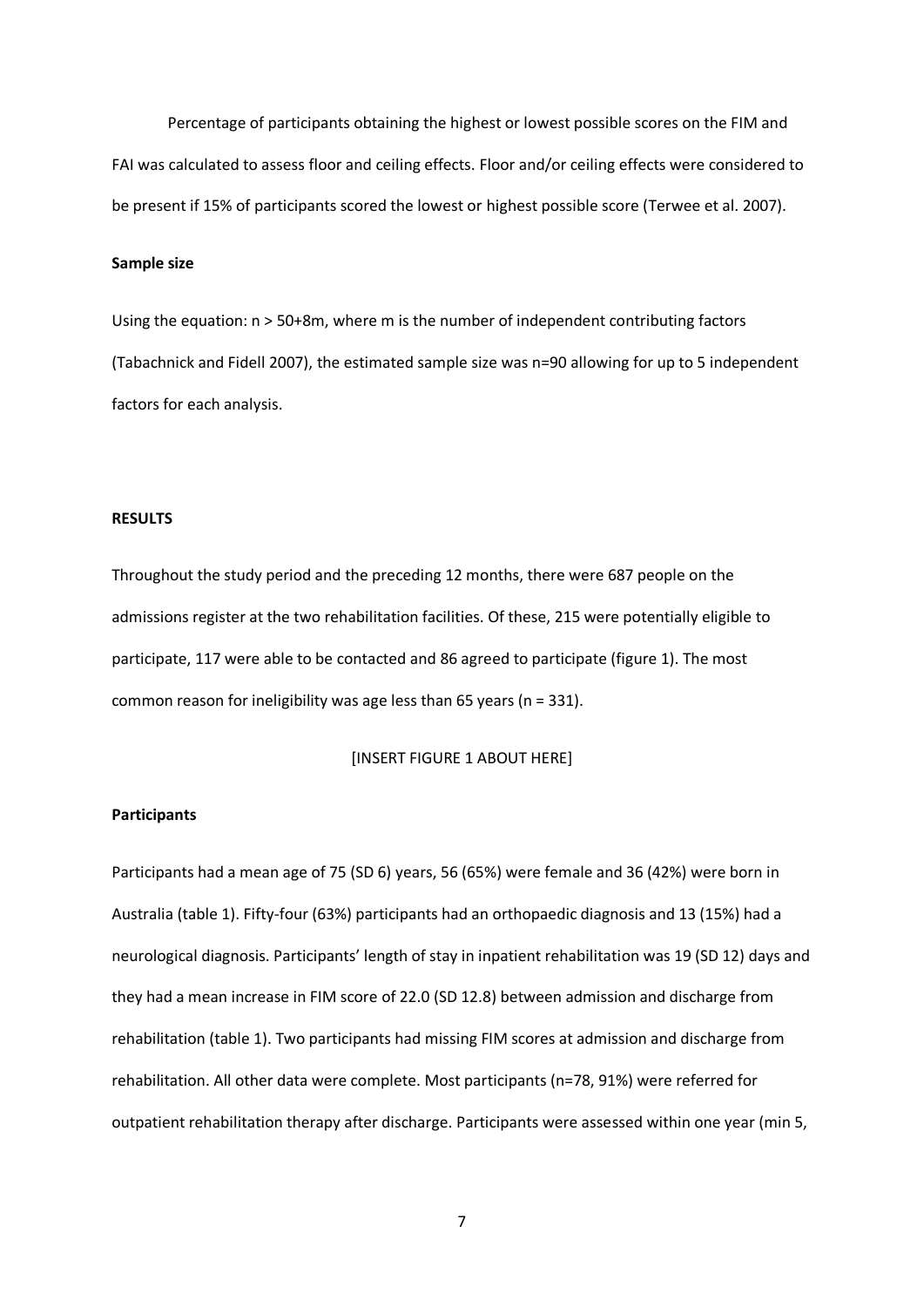max 360 days) following discharge from rehabilitation (figure 2). Between discharge and community assessment, participants had a mean increase in FIM score of 10.0 (SD 8.0) units.

#### [INSERT TABLE 1 ABOUT HERE]

Between discharge from rehabilitation and assessment three falls in the community were reported and 15 participants were readmitted to hospital. Overall, study participants were inactive with a mean PASE score of 72 (SD 53) out of 793. There were no missing data.

#### **Functional Independence**

There was no clear trajectory in FIM change according to the time since discharge of each participant (figure 2). The line of best fit appeared to indicate that change in FIM scores increased up until 3 to 4 months post discharge before improvement plateaued or reduced (figure 2). However, the line of best fit only explained a small amount of the variability ( $R^2$  cubic < 7%)

# [INSERT FIGURE 2 ABOUT HERE]

Community FIM (basic function) and FAI (complex function) scores were moderately correlated (Pearson's r=.61). No participants scored the maximum or minimal FIM score at admission or on discharge from rehabilitation. Four participants (5%) scored the maximum FIM (126) when living in the community and FIM scores were negatively skewed (skewness = -1.34, SE = .26) meaning the data were not symmetrical and there were outliers with low FIM scores. No participants scored the maximum or minimum on the FAI when assessed in the community and data were not skewed (skewness = -.26, SE = .51).

# **Multiple regression analyses**

There were no violations of collinearity but there were weak, significant correlations between age and physical activity levels (r = -.30); female gender and comorbidity (r = .33); female gender and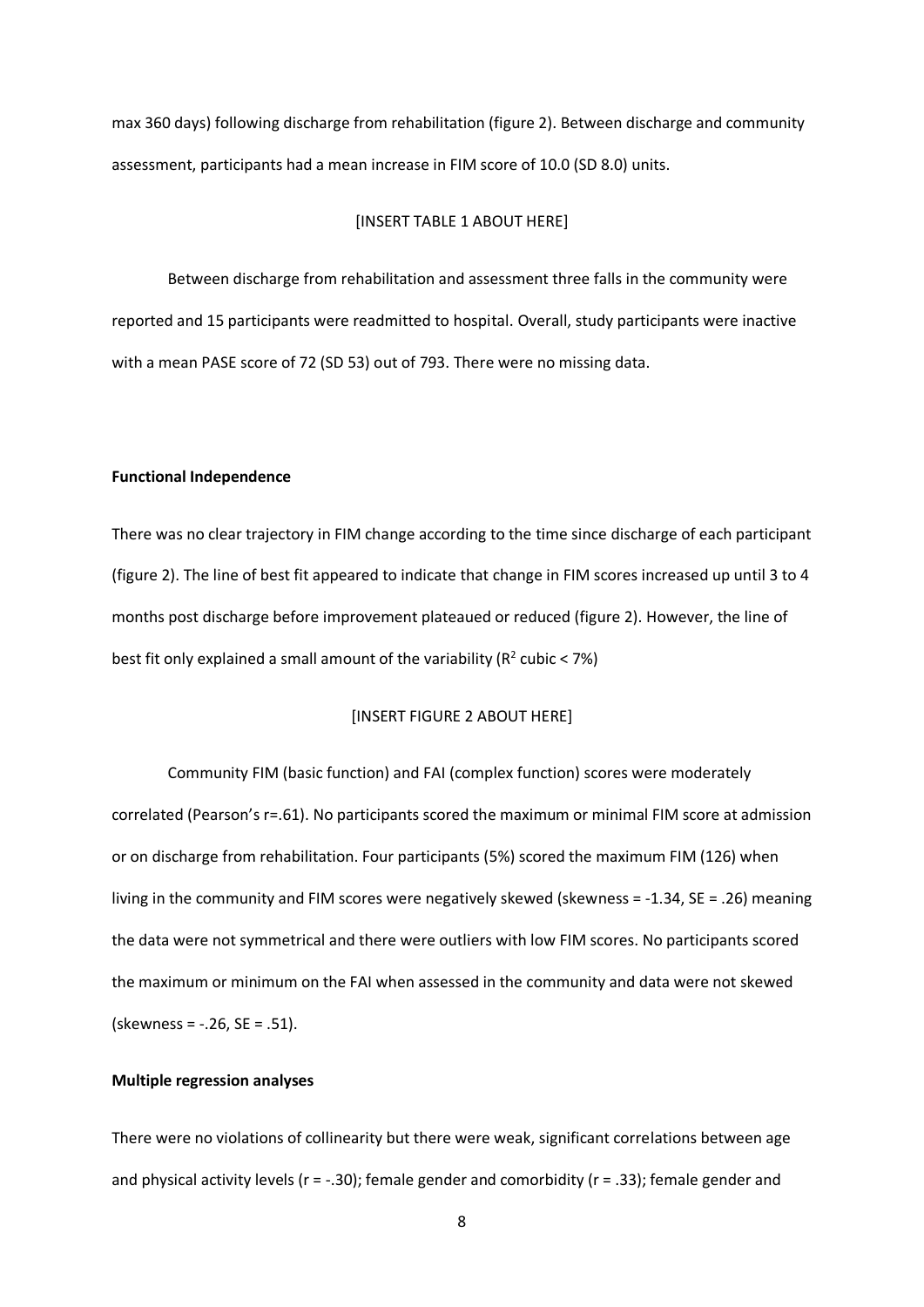FIM score at discharge from rehabilitation ( $r = -.31$ ); being Australian born and readmission ( $r = .30$ ); FIM score at discharge from rehabilitation and length of stay ( $r = -.44$ ); and FIM score at discharge from rehabilitation and physical activity ( $r = .36$ ).

*FIM:* The final standard linear regression model accounted for 50% of the variance in community FIM score ( $R^2$  = .50, F=40.75, p<.001) and included FIM score at discharge from rehabilitation (β = .57) and physical activity levels (β = .26) (table 2).

# [INSERT TABLE 2 ABOUT HERE]

*FAI:* The final model accounted for 68% of variance in community FAI score ( $R^2 = .68$ , F=29.75, p<.001) with the biggest contributors to the model being FIM score at discharge from rehabilitation (β = .37), physical activity level (β = .34) and being Australian born (β = .29) (table 3). Being older (β = -.19) or female (β = -.23) were negatively associated with community FAI scores.

# [INSERT TABLE 3 ABOUT HERE]

#### **DISCUSSION**

The main findings of our study were: 1) Participant's basic function improved on the FIM up to 4 months post discharge before plateauing or declining; 2) FAI scores had less ceiling effect, less skew and more variability than FIM scores indicating FAI may be a better choice for measuring function among community-dwelling older adults; and 3) FIM on discharge from rehabilitation and physical activity levels were positively associated with basic and complex functional independence in the community after discharge while being female, older and/or a migrant were negatively associated with complex functional independence.

These results add to the literature by describing the likely trajectory over time after discharge from rehabilitation. These preliminary data suggest recovery may not be linear after discharge from rehabilitation and may include periods of modest improvements and setbacks. The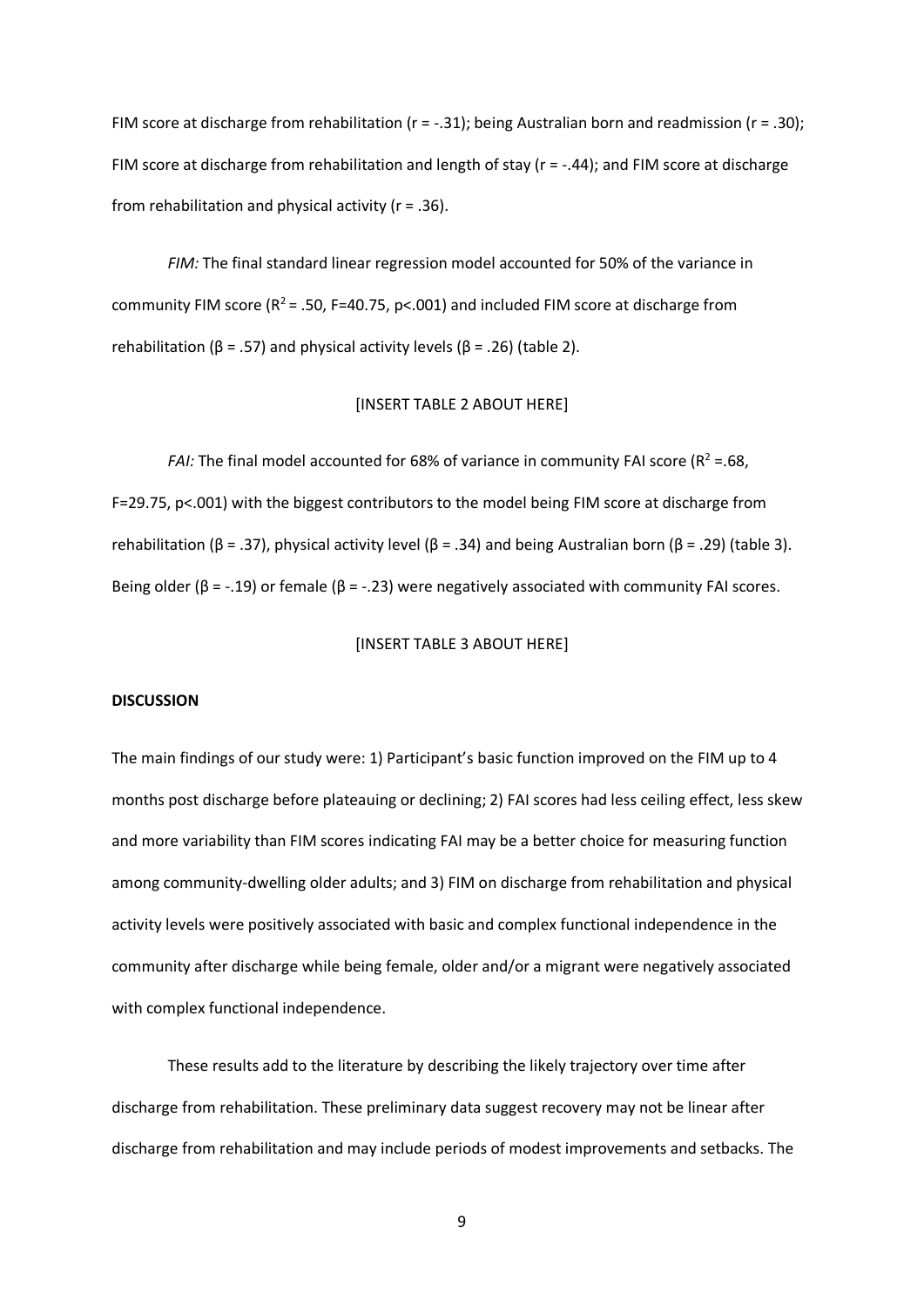improvement in functional independence at 3 to 4 months post-discharge from rehabilitation may be due in part to most participants (91%) being referred to follow-up therapy in the community. Follow-up therapy services offered by the health services where the study was conducted were usually funded for 6-weeks and there was often a waiting period before commencing. Therefore, one potential explanation for the observed trajectory is that participants improved until therapy ceased, then their function plateaued or started to decline. However, there was much variability in the data making it difficult to draw strong conclusions. In addition, referral to follow-up therapy was not associated with function after discharge, probably because only 8 participants were not referred to follow-up therapy. Regardless, a clinical implication is that it may be important to monitor decline and implement outpatient therapy services when needed.

The FAI may be a more responsive measure of differences in function in the community than the FIM. Consistent with previous research, the majority of improvement in FIM score is seen between admission and discharge from rehabilitation with maintenance of function seen at followup (Passalent at al. 2011; Peiris et al. 2013). This may be because the FIM is a measure of dependence which is relevant in hospital but approaches ceiling once people are discharged (Passalent at al. 2011). There was also more variability in the FAI data than in the FIM data indicating it might be more responsive to change at higher functional levels. Based on these data, and because the FAI includes measures of community participation, FAI appears to be a more appropriate choice of outcome measure to assess function in the community.

Higher function on discharge from rehabilitation was associated with better function in the community after discharge. Therefore, it is important to optimise functional outcomes of rehabilitation prior to discharge home. Optimising functional status during inpatient stay is also important to reduce readmission (Hoyer et al. 2013; Hoyer et al. 2014). Interventions that improve function on discharge from rehabilitation without delaying discharge include providing additional physical therapy services during inpatient rehabilitation (Peiris et al. 2018), providing specific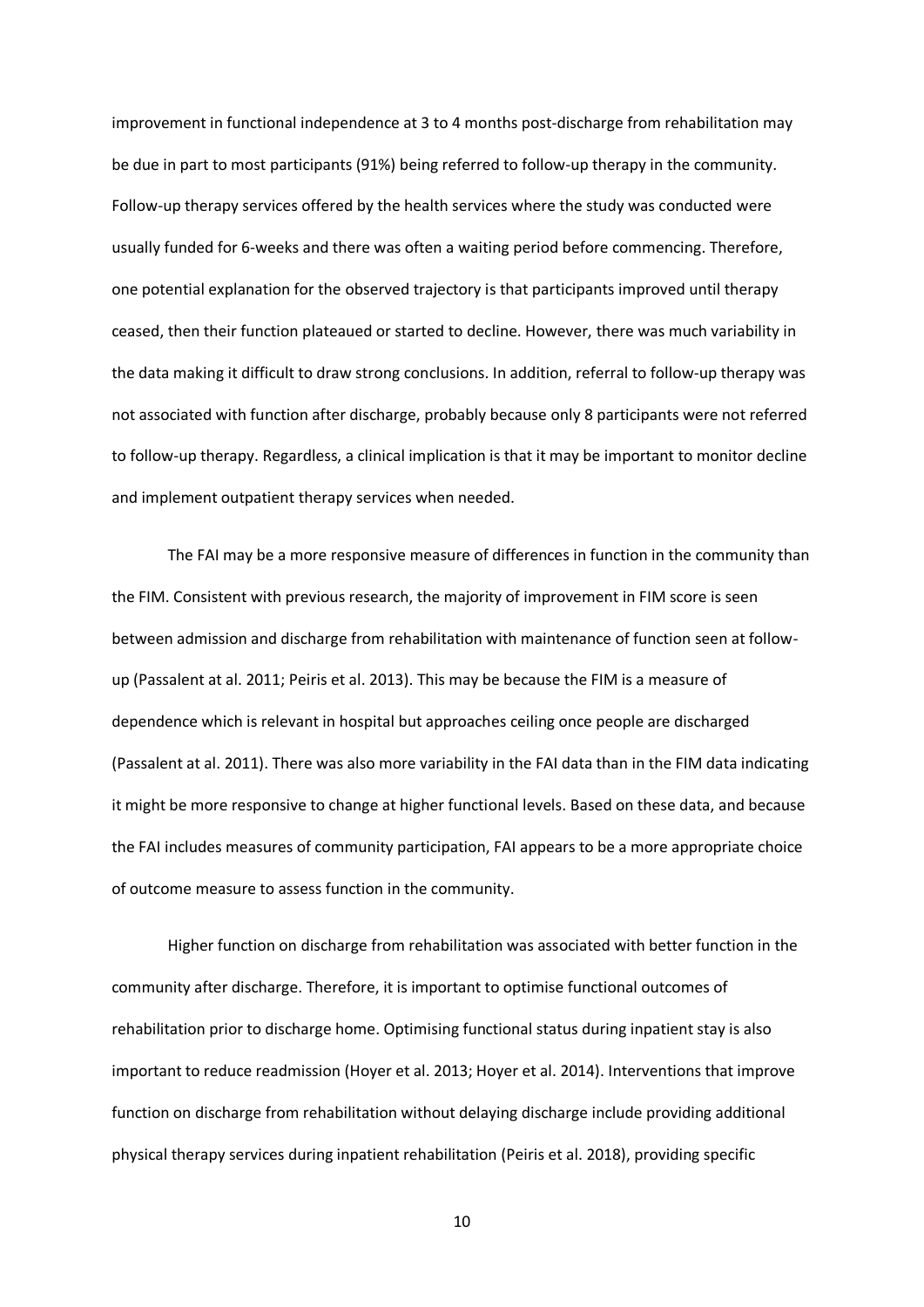geriatric rehabilitation for older adults (Bachmann et al. 2010) and providing specific stroke unit care for patients with stroke (Stroke Unit Triallists 2013). Clinicians, health services and researchers should continue to look for cost-efficient ways of improving rehabilitation outcomes as they impact ongoing function in the community after discharge.

Higher levels of physical activity after inpatient rehabilitation are associated with better function. Physical activity levels are also positively associated with functional independence in healthy older adults (Paterson and Warburton 2010) and during inpatient rehabilitation (Peiris et al. 2013b). In addition, being physically active after discharge from hospital is associated with better quality of life in older adults (Brovold et al. 2014). Although association does not indicate causation, being physically active during and after hospitalisation may be important for the improvement and maintenance of function. Therefore, another clinical implication of this study may be that clinicians should promote physical activity to their patients and support them to be physically active during and beyond rehabilitation. Promotion of physical activity and reduction of sedentary behaviour could commence during inpatient rehabilitation. Setting up an environment and activities that promote physical activity during inpatient rehabilitation could be combined with education, goal setting and outdoor mobility practice to prepare patients to be active on discharge. Education provided should be specific to the patient's functional level and diagnosis and should be evidencebased. Research shows it is safe and beneficial for older adults with various diagnoses to be physically active including stroke (Dite et al. 2015), hip fracture (Peiris et al. 2017), and cancer (Dennett et al. 2016). Therapists working in inpatient rehabilitation settings should also refer their patients to outpatient community therapy to further promote and facilitate physical activity where needed. Evidence-based community programs exist in multiple countries such as Fit and Strong!, Enhance Fitness and Active for Life (United States of America), Living Longer, Living Stronger (Australia), Sit Tall, Stand Strong and Care to Move (United Kingdom), FaME (Canada) and the Otago exercise program (New Zealand). Such existing, relatively low cost, evidence-based programs have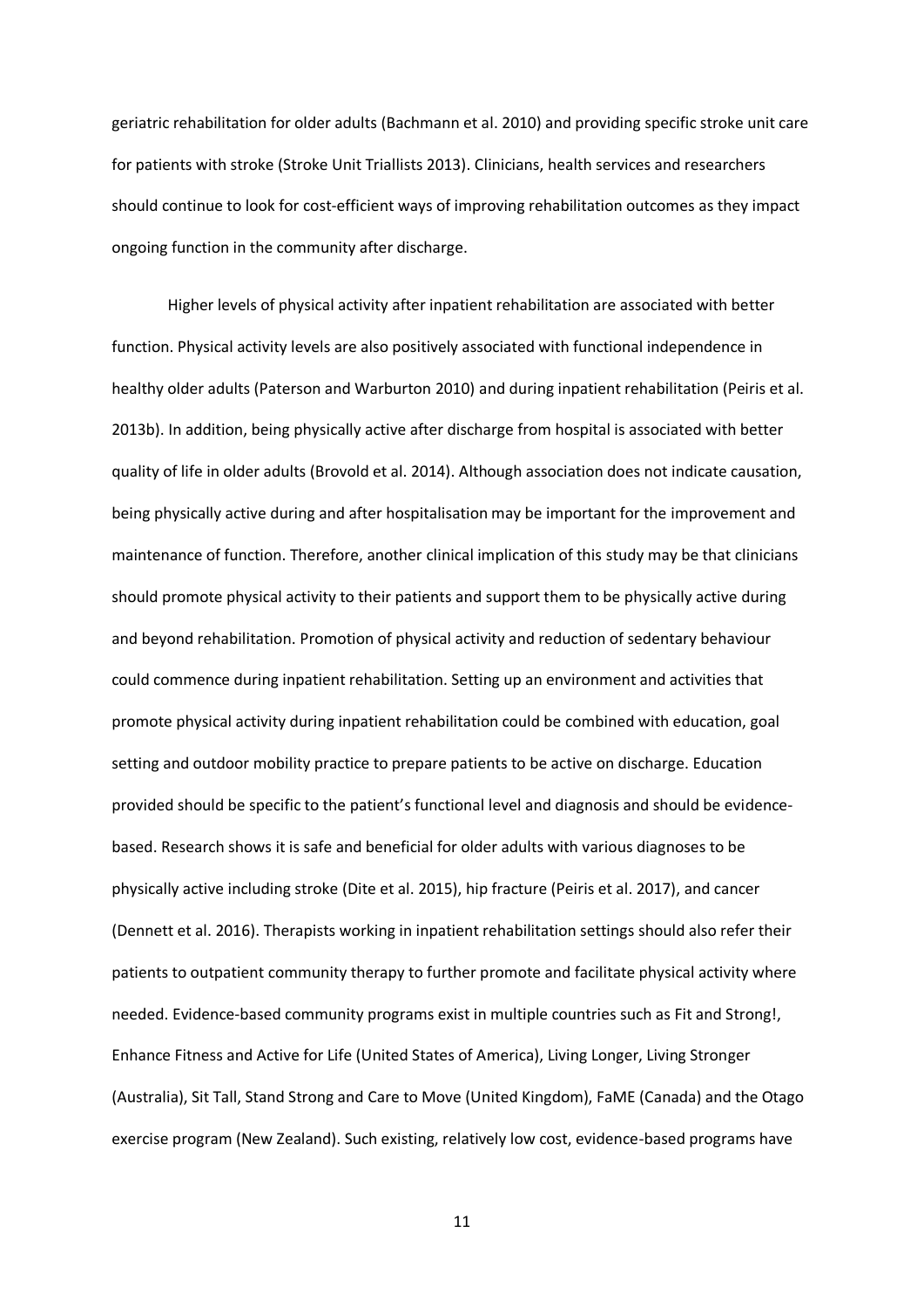been evaluated and found to increase physical activity levels, self-efficacy for exercise and physical function in previously sedentary older adults (Hughes et al. 2009).

Being a migrant, older and/or female were associated with poorer function according to FAI scores. Risk factors for aging specific to migrants include exposure to health issues before and during migration, financial disadvantage, language barriers, low health literacy and psychosocial vulnerability (Kristiansen et al. 2016). These may all be potential contributors to migration status being associated with poorer function in the community. Age, gender and migration status are nonmodifiable factors, therefore optimising functional independence on discharge and promoting physical activity is particularly important for these populations. Rehabilitation clinicians should consider putting in place additional strategies to maintain and improve function in these populations in the community through more intensive inpatient therapy and referral to community therapy.

A limitation of this study is that it measured participant functional independence at only one point in time following discharge. However, including participants at various stages post-discharge allowed us to map the trajectory of functional change. Very few participants reported experiencing a fall (n = 3) which limited the ability to detect associations with falls. Other variables potentially related to function were not included as these variables were not routinely recorded in the medical record. For example, there is a negative association between pain intensity and function, although the association is not as strong in older people (Houde et al. 2016). Another important consideration is that although participants who were more physically active had higher function in the community, we cannot conclude physical activity caused or improved functional independence. Additionally, being older, female or migrant was negatively associated with function but may not be the cause of poor function. A strength of this study is that it measured and compared function using two valid and commonly used measures in a mixed older adult rehabilitation population making results generalisable. It is also the first study to consider hospitalisations, physical activity and other important factors that occur in the community after discharge.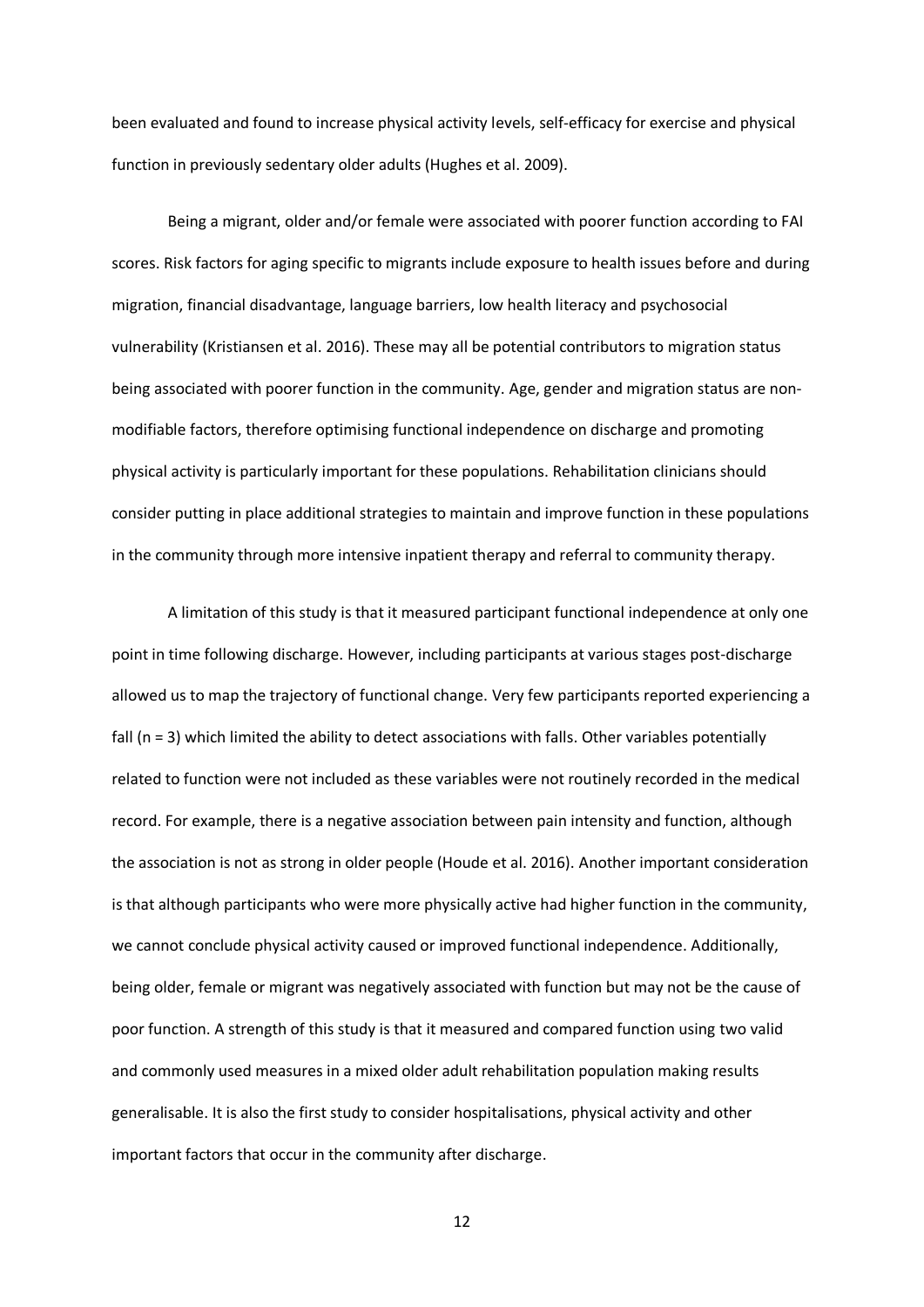# **CONCLUSION**

This research describes the modest improvement in function observed in the 12 months after discharge from inpatient rehabilitation and highlights the positive association between functional independence on discharge from rehabilitation and physical activity levels with basic (FIM) and complex (FAI) function in the community. It is important for rehabilitation clinicians to implement strategies to improve function at discharge from rehabilitation and promote and prescribe physical activity in the community. These strategies are particularly important for people identified as being at risk of poor function in the community following rehabilitation (older age, female gender and migrants). The study also highlights the clinical utility of the FAI for measuring function in the community.

# **References**

- AROC (Australasian Rehabilitation Outcomes Centre), Australia. 2018. The AROC Annual Report: The state of rehabilitation in Australia in 2018 [Internet]. [Cited 4 November 2019.] Available from <https://ahsri.uow.edu.au/aroc/reports/index.html>
- Bachmann S, Finger C, Huss A, Egger M, Stuck AE, Clough-Gorr KM. 2010. Inpatient rehabilitation specifically designed for geriatric patients: systematic review and meta-analysis of randomised controlled trials. *BMJ.* 340:c1718. doi: [https://doi.org/10.1136/bmj.c1718.](https://doi.org/10.1136/bmj.c1718)
- Brovold T, Skelton DA, Sylliaas H, Mowe M, Bergland A. 2014. Health-related quality of life, physical fitness, and physical activity in older adults recently discharged from hospital. *J Aging Phys Act*. 22(3): 405-413
- Chen CHC, Wang C, Huang GH. 2008. Functional trajectory 6 months post hospitalization. A cohort study of older hospitalized patients in Taiwan. *Nurs Res.* 57(2):93-100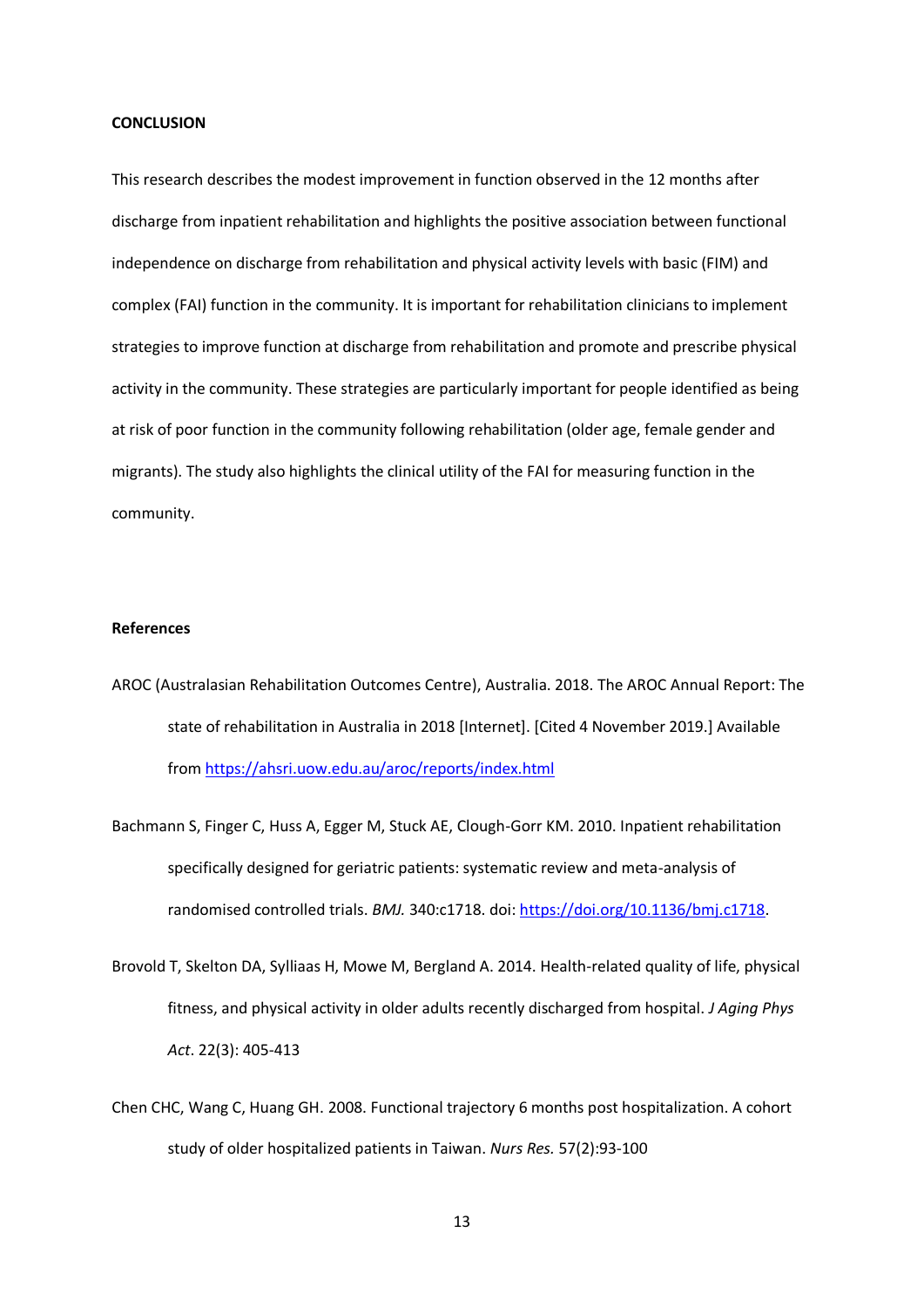- Coster WJ, Haley SM, Jette AM. 2006. Measuring patient-reported outcomes after discharge from inpatient rehabilitation settings. *J Rehabil Med.* 38(4):237-242
- Dennett AM, Peiris CL, Shields N, Prendergast LA, Taylor NF. 2016. Moderate-intensity exercise reduces fatigue and improves mobility in cancer survivors: A systematic review and metaregression. *J Physiother.* 62(2):68-82
- Dite W, Langford ZN, Cumming TB, Churilov L, Blennerhassett JM and Bernhardt J. 2015. A phase 1 exercise dose escalation study for stroke survivors with impaired walking. *Int J Stroke.* 10(7): 1051-1056
- Ewald B, McEvoy M, Attia J. 2010. Pedometer count superior to physical activity scale for identifying health markers in older adults. *Br J Sports Med.* 44(10):756-761.
- Gosselin S, Desrosiers J, Corriveau H, Herbert R, Rochette A, Provencher V, Cote S, Tousignant M. 2008. Outcomes during and after inpatient rehabilitation: comparison between adults and older adults. *J Rehabil Med.* 40(1):55-60
- Hamilton BB, Granger CV. 1994. Disability outcomes following inpatient rehabilitation for stroke*. Phys Ther.* 74(5):494-503
- Hershkovitz A, Pulatov I, Brill S, Beloosesky Y. 2012. Can hip-fractured elderly patients maintain their rehabilitation achievements after 1 year? *Disabil Rehabil*. 34:304-10.
- Hobart JC, Lamping DL, Freeman JA, Langdon DW, McLellan DL, Greenwood RJ, Thompson AJ. 2001. Evidence-based measurement: which disability scale for neurologic rehabilitation. *Neurology*. 57(4):639-644.
- Holbrook M, Skilbeck C. 1983. An activities index for use with stroke patients. *Age Ageing.* 12(2): 166-170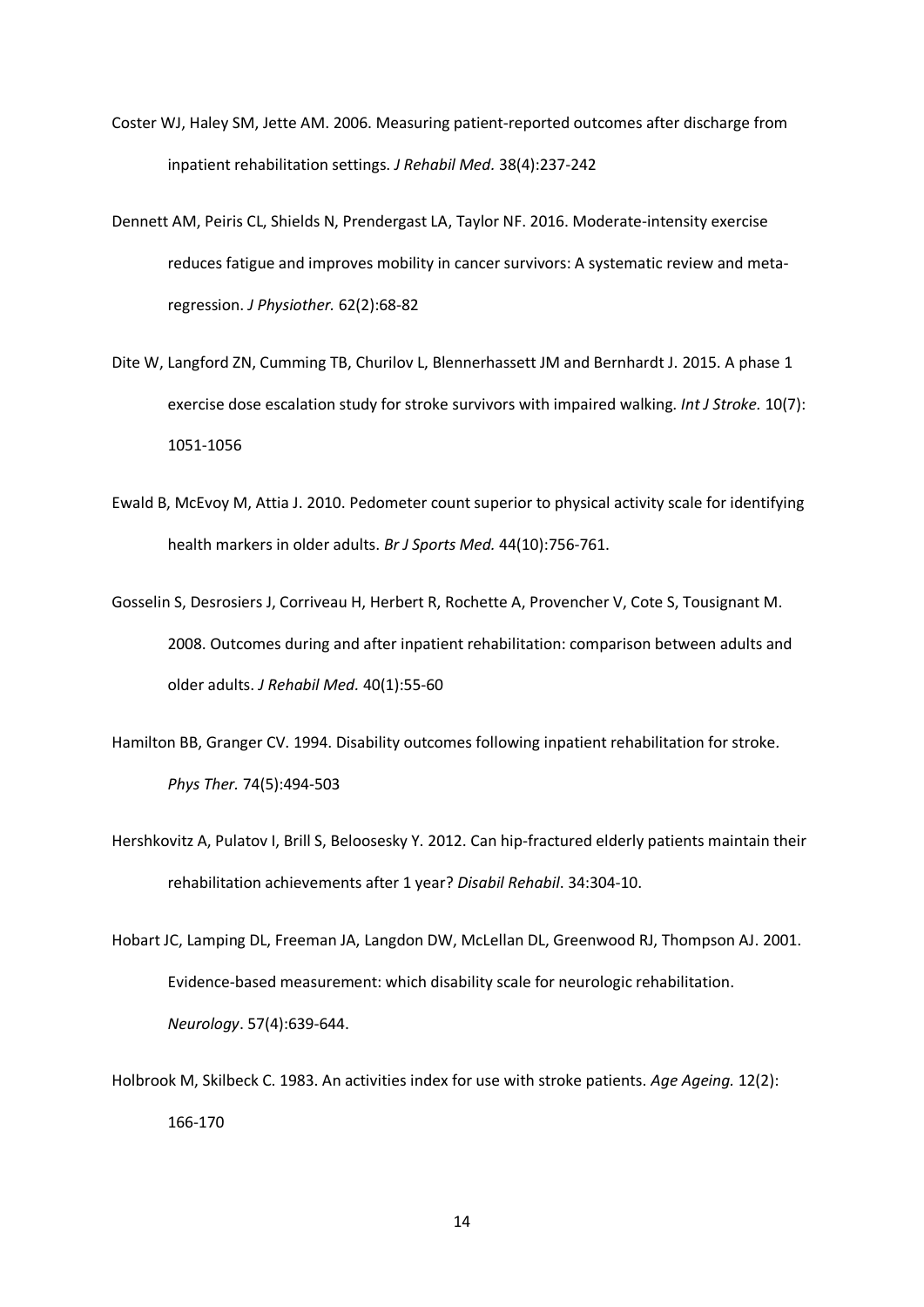- Hoogerduijn JG, Schuurmans MJ, Duijnstee MS, de Rooij SE, Grypdonck MY. 2005. A systematic review of predictors and screening instruments to identify older hospitalized patients at risk for functional decline. *J Clin Nurs.* 16(1):46-57
- Houde F, Cabana F, Léonard G. 2016. Does Age Affect the Relationship Between Pain and Disability? A Descriptive Study in Individuals Suffering From Chronic Low Back Pain. J Geriatr Phys Ther. 39(3): 140-145
- Hoyer EH, Needham DM, Miller J, Deutschendorf A, Friedman M, Brotman DJ. 2013. Functional status impairment is associated with unplanned readmissions. *Arch Phys Med Rehabil*. 94(10): 1951-1958.
- Hoyer EH, Needham DM, Atanelov L, Knox B, Friedman M, Brotman DJ. 2014. Association of impaired functional status at hospital discharge and subsequent rehospitalization. *J Hosp Med*. 9(5):277-282
- Huang HT, Chang CM, Liu LF, Lin HS, Chen CH. 2013. Trajectories and predictors of functional decline of hospitalised older patients. *J Clin Nurs.* 22(9-10):1322-1331
- Hughes SL, Seymour RB, Campbell RT, Whitelaw N, Bazzarre T. 2009. Best-practice physical activity programs for older adults: findings from the national impact study. *Am J Public Health*. 99(2):362-368.
- Imam B and Miller WC. 2012. Reliability and validity of scores of a Chinese version of the Frenchay Activities Index. *Arch Phys Med Rehabil*. 93(3):520–526.
- Kristiansen M, Razum O, Tezcan-Güntekin H, Krasnik A. 2016. Aging and health among migrants in a European perspective. *Public Health Rev*. 37:20. doi: 10.1186/s40985-016-0036-1
- Lin J-H, Lo SK, Chang Y-Y, Su C-Y, Liu C-K. 2004. Validation of Comprehensive Assessment of Activities of Daily Living in Stroke Survivors. *Kaohsiung J Med Sci.* 20(6): 287-294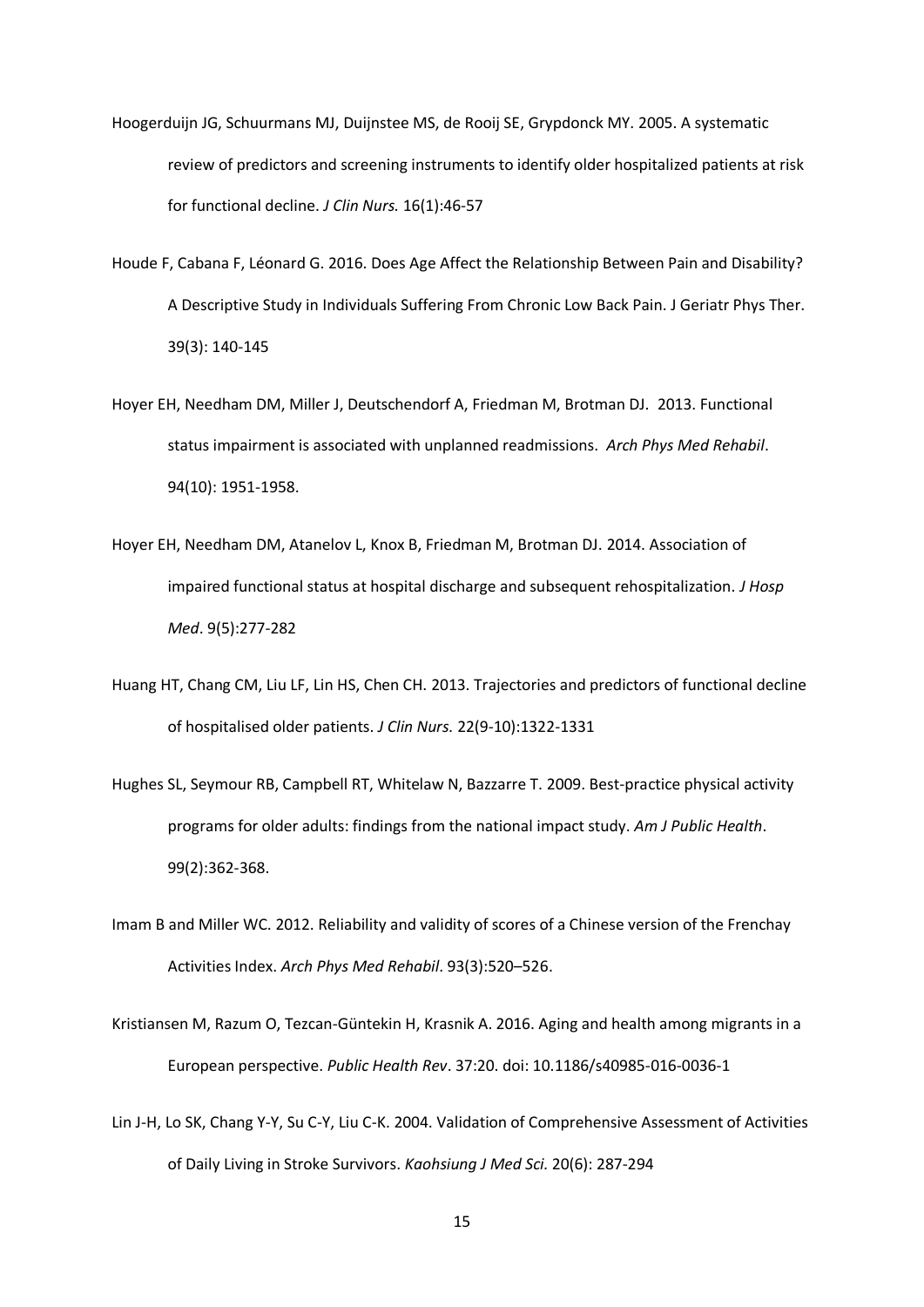- Liebzeit D, Bratzke L, Boltz M, Purvis S, King B. 2020. Getting Back to Normal: A Grounded Theory Study of Function in Post-hospitalized Older Adults. *Gerontologist*. 60(4):704-714
- McPhail S, Lane P, Russell T, Brauer SG, Urry S, Jasiewicz J, COndie P, Haines T. 2009. Telephone reliability of the Frenchay Activity Index and EQ-5D amongst older adults. *Health Qual Life Out.* 7:48. doi: 10.1186/1477-7525-7-48.
- Moen K, Ormstad H, Wang-Hansen MS, Brovold T. 2018. Physical function of elderly patients with multimorbidity upon acute hospital admission versus 3 weeks post-discharge. *Disabil Rehabil*. 40(11):1280-1287
- Otswald SK, Godwin KM, Cheong H, Cron SG. 2009. Predictors of resuming therapy within four weeks after discharge from inpatient rehabilitation. *Top Stroke Rehabil.* 16(1):80-91
- Passalent LA, Tyas JE, Jaglal SB, Cott CA. 2011. The FIM as a measure of change in function after discharge from inpatient rehabilitation: a Canadian perspective. *Disabil Rehabil.* 33(7):579- 588
- Paterson DH, Warburton DER. 2010. Physical activity and functional limitations in older adults: a systematic review related to Canada's Physical Activity Guidelines. *Int J Behav Nutr Phys Act.* 11(7):38. doi: 10.1186/1479-5868-7-38.
- Peiris CL, Shields N, Brusco NK, Watts JJ, Taylor NF. 2013. Additional Saturday rehabilitation improves functional independence and quality of life and reduces length of stay: a randomized controlled trial. *BMC Med.* 10(11): 198. doi: 10.1186/1741-7015-11-198.
- Peiris CL, Taylor NF, Shields N. 2013b. Patients receiving inpatient rehabilitation for lower limb orthopaedic conditions do much less physical activity than recommended in guidelines for healthy older adults: an observational study. *J Physiother.* 59(1):39-44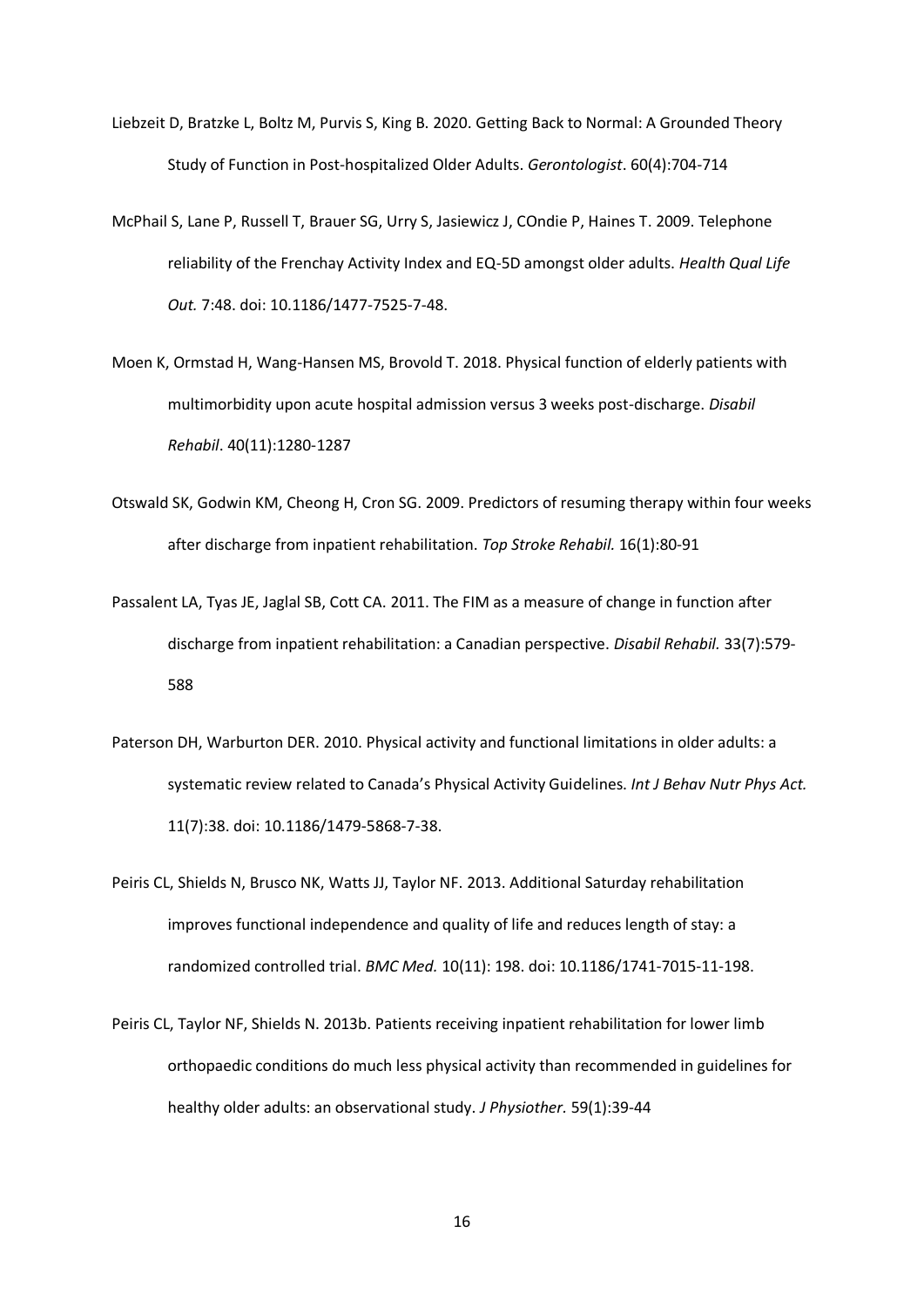- Peiris CL, Shields N, Kingsley M, Yeung J, Hau R, Taylor NF. 2017. Maximum tolerated dose of walking for community-dwelling people recovering from hip fracture: a dose-response trial. *Arch Phys Med Rehabil.* 98(12): 2533-2539
- Peiris CL, Shields N, Brusco NK, Watts JJ, Taylor NF. 2018. Additional physical therapy services reduce length of stay and improve health outcomes in people with acute and sub-acute conditions: an updated systematic review and meta-analysis. *Arch Phys Med Rehabil.* 99(11): 2299-2312
- Petrella RJ, Overend T, Chesworth B. 2002. FIM after hip fracture: is telephone administration valid and sensitive to change? *Am J Phys Med Rehab.* 81(9):639–644.
- Pfeiffer E. 1975. A short portable mental status questionnaire for the assessment of organic brain deficit in elderly patients. *J Am Geriatr Soc*. 23(10):433-441.
- Pollak N, Rheault W, Stoecker JL. 1996. Reliability and Validity of the FIM for Persons Aged 80 Years and Above from a Multilevel Continuing Care Retirement Community. *Arch Phys Med Rehabil*. 77(10):1056-1061
- Stineman MG, Shea JA, Jette A, Tassoni CJ, Ottenbacher KJ, Fiedler R, Granger CV. 1996. The Functional Independence Measure: tests of scaling assumptions, structure, and reliability across 20 diverse impairment categories. *Arch Phys Med Rehabil*. 77(11):1101-1108.
- Stroke Unit Trialists Collaboration. 2013. Organised inpatient (stroke unit) care for stroke. *Cochrane DB Syst Rev.* 2013(9):CD000197.

Tabachnick BG, Fidell LS. 2007. Using multivariate statistics*. 5th ed.* Boston: Pearson, Allyn and Bacon

Terwee CB, Bot SDM, de Boer MR, van der Windt DAWM, Knol DL, Dekker J, Bouter LM, de Vet HCW. 2007. Quality criteria were proposed for measurement properties of health status questionnaires. *J Clin Epidemiol.* 60 (2007): 34-42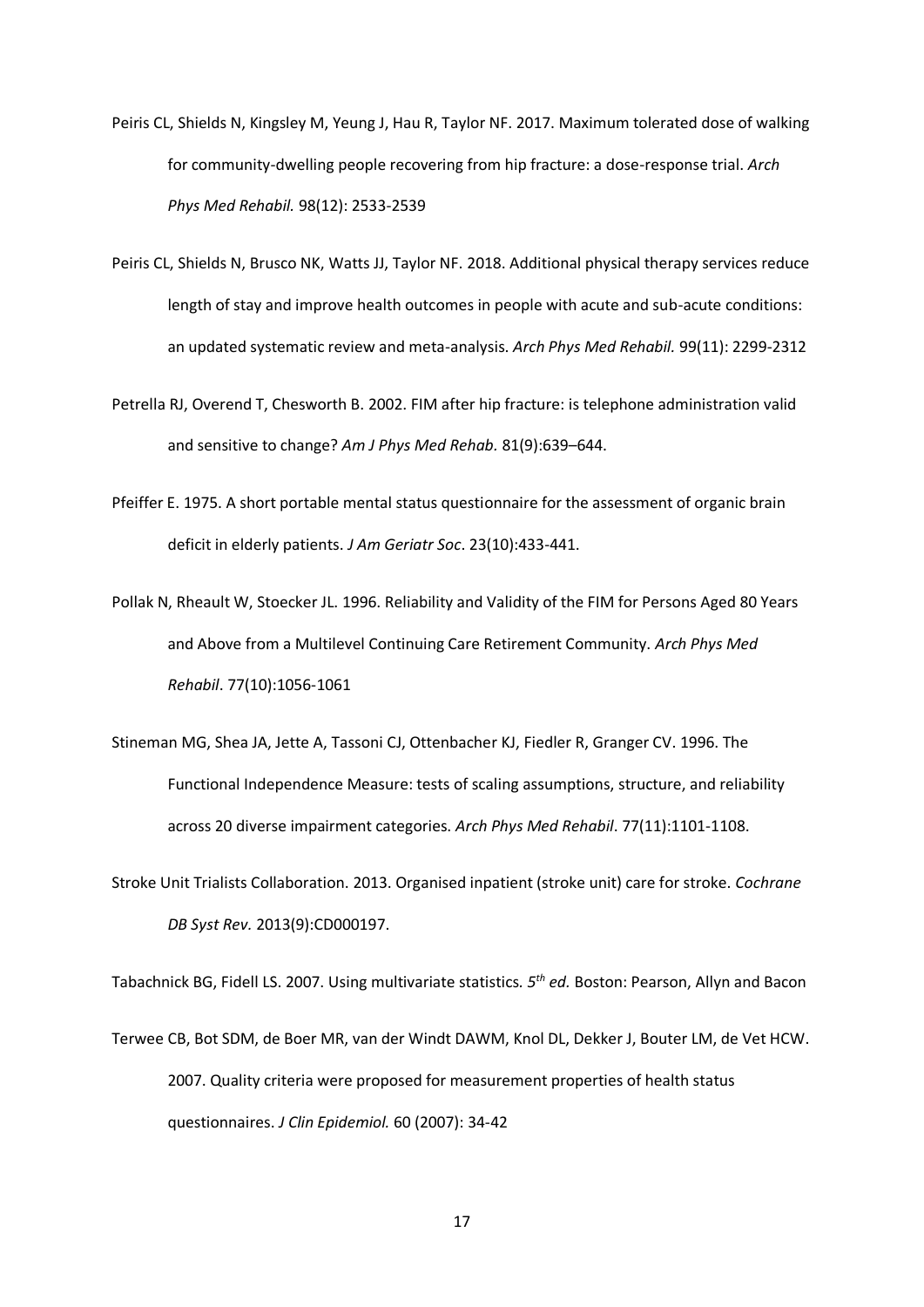- Thompson ML. 1978. Selection of variables in multiple regression: Part 1. A review and evaluation. *Int Stat Rev.* 46(1):1-19.
- Turnbull JC, Kersten P, Habib M, McLellan L, Mullee MA, George S. 2000. Validation of the Frenchay Activities Index in a general population aged 16 years and older. *Arch Phys Med Rehabil.* 81(8):1034-1038
- Washburn RA, Smith KW, Jette AM, Janney CA. 1993. The Physical Activity Scale for the Elderly (PASE): Development and Evaluation. *J Clin Epidemiol.* 46(2): 153-162.

WHO (World Health Organisation), Geneva. 2017. Rehabilitation in health systems [Internet]. [Cited 14 January 2020.] Available from

[https://www.who.int/rehabilitation/rehabilitation\\_health\\_systems/en/](https://www.who.int/rehabilitation/rehabilitation_health_systems/en/)

Wu HY, Sahadevan S, Ding YY. 2006. Factors associated with functional decline of hospitalized older persons following discharge from an acute geriatric unit. *Ann Acad Med.* 35(1):17-23

# **Figure legend**

Figure 1. Flow of participants through the study

Figure 2. Plot of participant's change in FIM scores between discharge and community assessment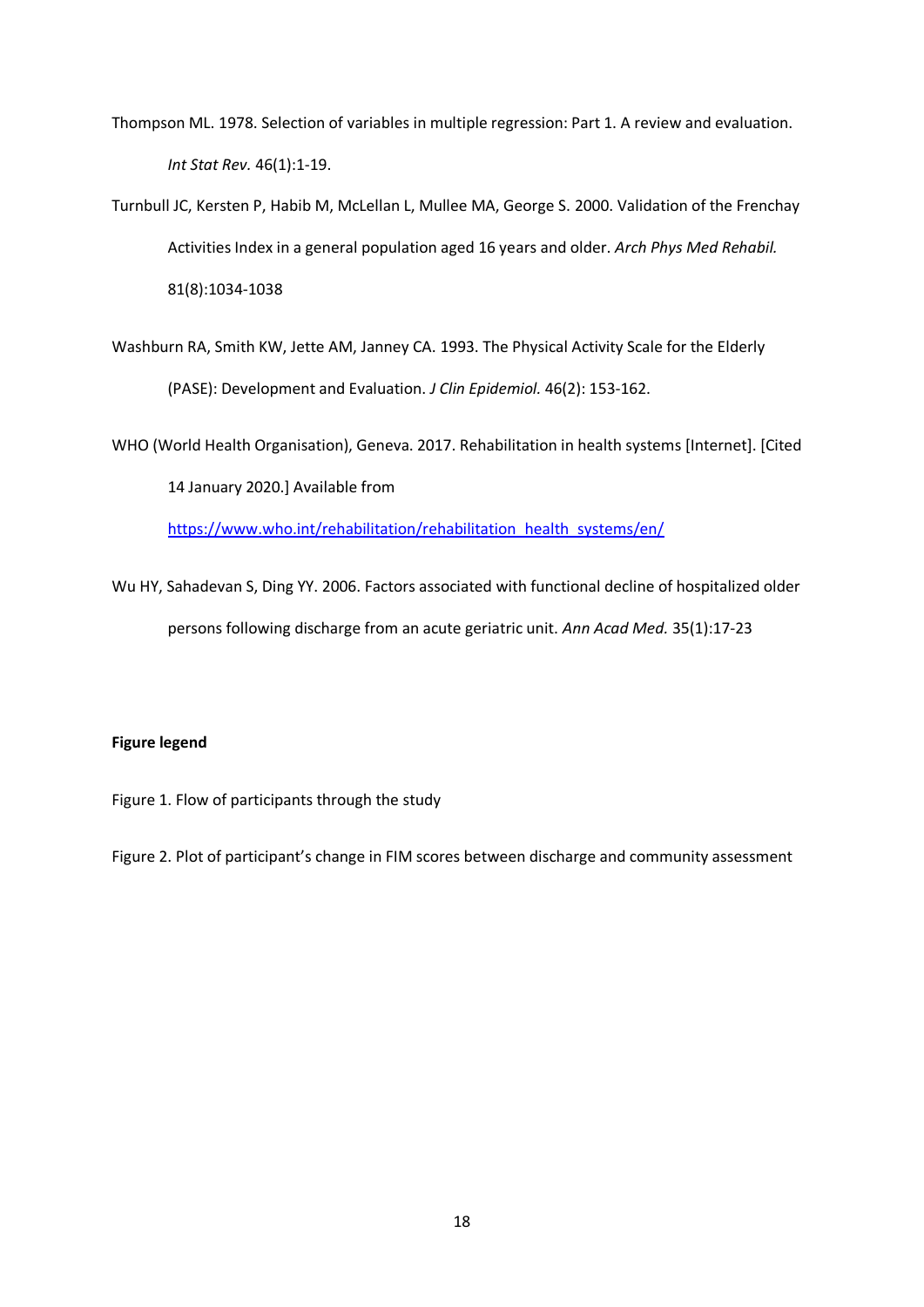# Table 1. Participant characteristics

| Characteristic                                           | $n = 86$       |  |  |  |  |
|----------------------------------------------------------|----------------|--|--|--|--|
| Age, mean (SD) years                                     | 75(6)          |  |  |  |  |
|                                                          |                |  |  |  |  |
| <b>Gender Male:Female</b>                                | 30:56          |  |  |  |  |
| Country of birth                                         |                |  |  |  |  |
| Australia<br>$\overline{a}$                              | 36             |  |  |  |  |
| Other                                                    | 50             |  |  |  |  |
| Charlson Comorbidity Index, mean (SD)                    | 1.2(1.2)       |  |  |  |  |
| Diagnosis/Condition                                      |                |  |  |  |  |
| Stroke/neuro<br>$\overline{\phantom{0}}$                 | 13             |  |  |  |  |
| Fracture<br>$\overline{a}$                               | 26             |  |  |  |  |
| Hip/knee replacement                                     | 28             |  |  |  |  |
| Cardiac/pulmonary                                        | 5              |  |  |  |  |
| Spinal                                                   | $\overline{2}$ |  |  |  |  |
| Other                                                    | 12             |  |  |  |  |
| Length of stay in rehabilitation, mean (SD) days         | 19.2 (12.1)    |  |  |  |  |
| FIM, mean (SD) score                                     |                |  |  |  |  |
| Admission                                                | 86.4 (17.2)    |  |  |  |  |
| Discharge                                                | 108.4 (10.7)   |  |  |  |  |
| Community follow-up                                      | 118.4(7.1)     |  |  |  |  |
| Frenchay Activities Index, mean (SD) score               |                |  |  |  |  |
| Domestic<br>$\overline{\phantom{0}}$                     | 9.1(4.9)       |  |  |  |  |
| Leisure                                                  | 7.2(2.6)       |  |  |  |  |
| Outdoor                                                  | 7.8(3.9)       |  |  |  |  |
| Physical Activity Scale for the Elderly, mean (SD) score | 72.3 (53.5)    |  |  |  |  |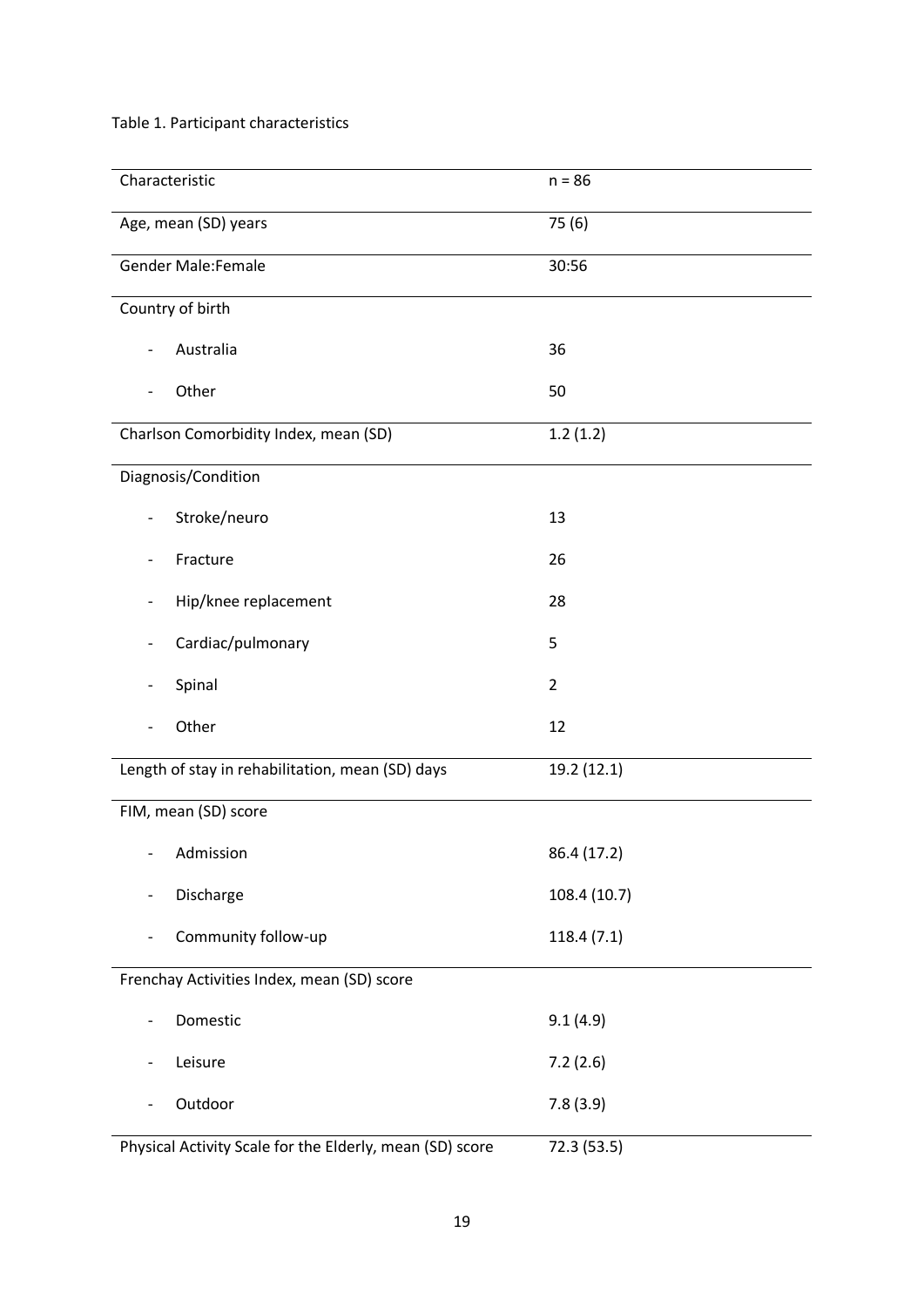| Number of people who had a fall            |          |
|--------------------------------------------|----------|
| Number of people who had a readmission     | 15       |
| Number of people who had follow up therapy | 78 (91%) |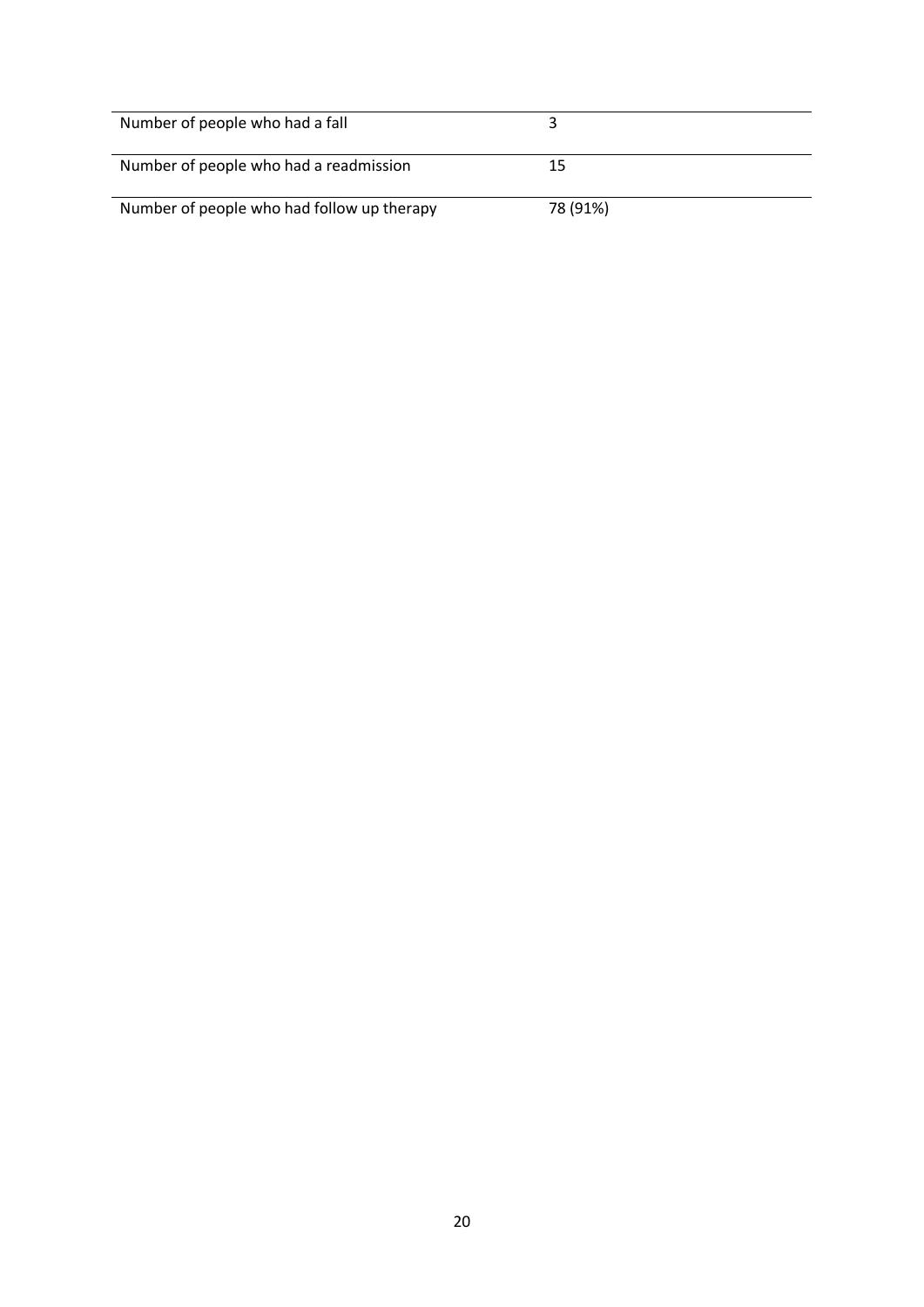Table 2. Multiple regression analysis for basic functional independence (FIM) in the community after discharge from inpatient rehabilitation

|                                                   | B           | 95%CI for B       | β         | t       | $p=$   |  |  |  |
|---------------------------------------------------|-------------|-------------------|-----------|---------|--------|--|--|--|
| FIM ( $R^2$ .50, F=40.75, p<.001)                 |             |                   |           |         |        |  |  |  |
| Independent variables included in final model     |             |                   |           |         |        |  |  |  |
| FIM on discharge                                  | .38         | .27 to .50        | .57       | 6.80    | < .001 |  |  |  |
| Physical activity levels                          | .03         | $.01$ to $.06$    | .26       | 3.07    | .003   |  |  |  |
| Independent variables not included in final model |             |                   |           |         |        |  |  |  |
| Age                                               | $\mathbf 0$ | $-.2$ to $.2$     | 0         | 0       | .997   |  |  |  |
| Female                                            | .52         | -2.46 to 3.49     | .03       | .35     | .73    |  |  |  |
| Australian born                                   | 1.49        | $-1.32$ to 4.29   | $\cdot$ 1 | 1.06    | .294   |  |  |  |
| Comorbidity                                       | $-.05$      | $-1.12$ to $1.01$ | $-.01$    | $-.1$   | .92    |  |  |  |
| Length of stay                                    | .09         | $-.03$ to $.2$    | .14       | 1.49    | .142   |  |  |  |
| Days since discharge                              | $-.001$     | $-.01$ to $.01$   | $-.01$    | $-.12$  | .908   |  |  |  |
| Number of falls                                   | $-.49$      | $-7.0$ to $6.03$  | $-.01$    | $-.15$  | .882   |  |  |  |
| Number of readmissions                            | .54         | $-1.27$ to 2.36   | .06       | .6      | .553   |  |  |  |
| Orthopaedic                                       | $-.22$      | -2.88 to 2.43     | $-.02$    | $-.17$  | .867   |  |  |  |
| Follow-up therapy                                 | $-2.21$     | -6.83 to 2.41     | $-.09$    | $-0.95$ | .344   |  |  |  |